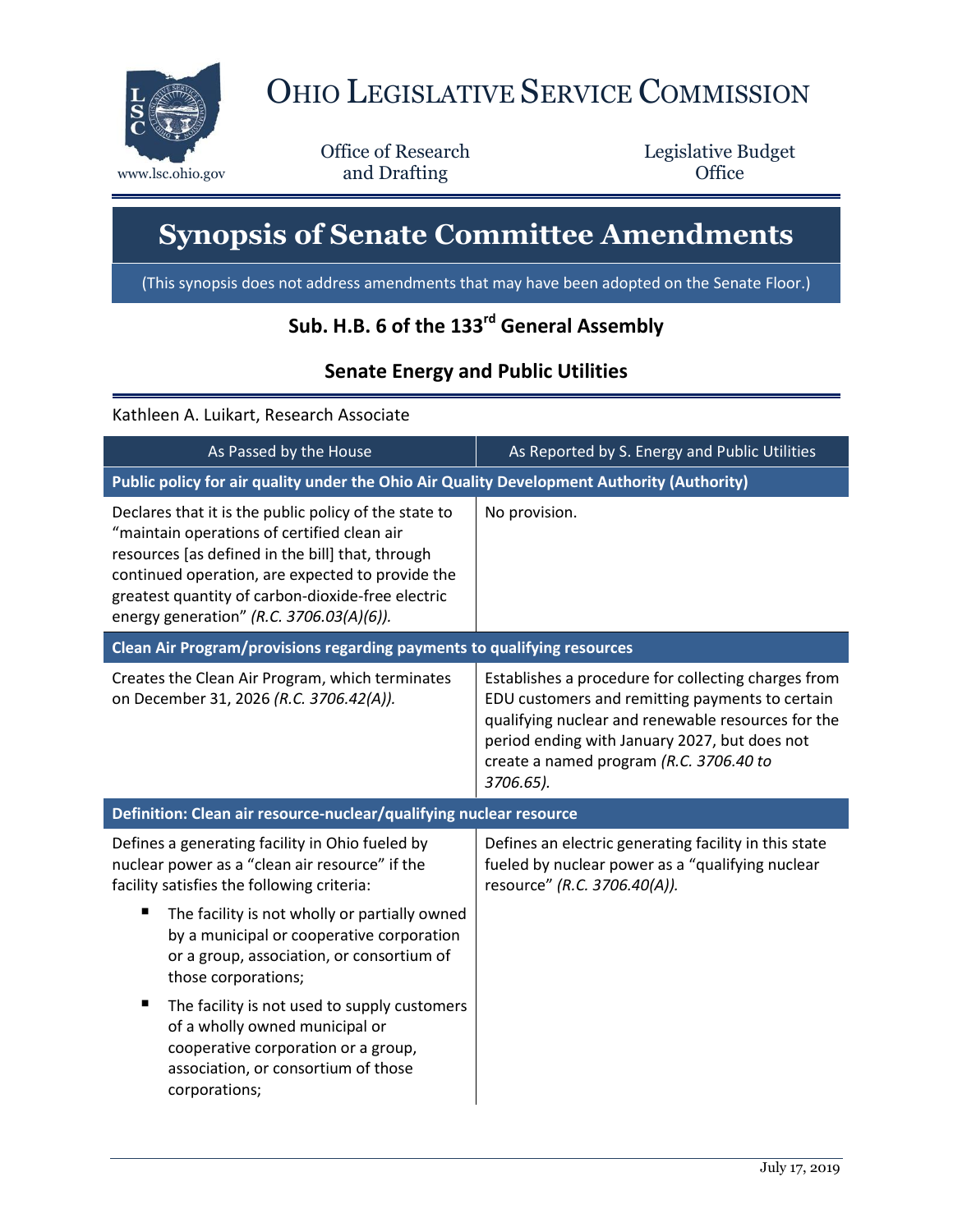| As Passed by the House                                                                                                                                                                                                                                                                                                                                                                                                                                                                                                                                                                                                                                   | As Reported by S. Energy and Public Utilities                                                                                                                                                                                                                                                                                                                                                                                                                                                                                |
|----------------------------------------------------------------------------------------------------------------------------------------------------------------------------------------------------------------------------------------------------------------------------------------------------------------------------------------------------------------------------------------------------------------------------------------------------------------------------------------------------------------------------------------------------------------------------------------------------------------------------------------------------------|------------------------------------------------------------------------------------------------------------------------------------------------------------------------------------------------------------------------------------------------------------------------------------------------------------------------------------------------------------------------------------------------------------------------------------------------------------------------------------------------------------------------------|
| The facility has made a historical<br>п<br>contribution to the state's air quality by<br>minimizing emissions that result from<br>electric generation in Ohio or will make a<br>significant contribution toward minimizing<br>such emissions;<br>The facility is interconnected with the<br>ш<br>transmission grid that is subject to the<br>operational control of PJM<br>Interconnection, L.L.C., or its successor<br>organization;<br>The facility is a major utility facility in Ohio<br>ш<br>(a facility that produces 50 megawatts or<br>more of electricity);<br>The facility's owner maintains operations<br>ш<br>in Ohio. (R.C. 3706.40(A)(1).) |                                                                                                                                                                                                                                                                                                                                                                                                                                                                                                                              |
| Definition: clean air resource (solar) v. qualifying renewable resource (solar)                                                                                                                                                                                                                                                                                                                                                                                                                                                                                                                                                                          |                                                                                                                                                                                                                                                                                                                                                                                                                                                                                                                              |
| Includes as a "clean air resource" (CAR) an electric<br>generating facility in Ohio that:<br>Has obtained a certificate from the Power<br>п<br>Siting Board prior to June 1, 2019;<br>Uses or will use solar energy as the<br>Е<br>primary energy source;<br>Satisfies the criteria listed above for a<br>п<br>nuclear facility, except that its owner is not<br>required to maintain operations in Ohio.<br>(R.C. 3706.40(A)(2).)                                                                                                                                                                                                                       | Defines a "qualifying renewable resource" as an<br>electric generating facility in Ohio that:<br>Has obtained a certificate for construction<br>п<br>of a major utility facility from the Power<br>Siting Board prior to June 1, 2019;<br>п<br>Uses or will use solar energy as the<br>primary energy source; and<br>п<br>The facility is interconnected with the<br>transmission grid that is subject to the<br>operational control of PJM<br>Interconnection, L.L.C., or its successor<br>organization. (R.C. 3706.40(B).) |
| <b>Definition: clean air credit</b>                                                                                                                                                                                                                                                                                                                                                                                                                                                                                                                                                                                                                      |                                                                                                                                                                                                                                                                                                                                                                                                                                                                                                                              |
| Defines "clean air credit" as a credit that<br>represents the clean air attributes of one<br>megawatt hour of electric energy produced from a<br>certified CAR (R.C. 3706.40(E)).                                                                                                                                                                                                                                                                                                                                                                                                                                                                        | No provision.                                                                                                                                                                                                                                                                                                                                                                                                                                                                                                                |
| <b>Definition: program year</b>                                                                                                                                                                                                                                                                                                                                                                                                                                                                                                                                                                                                                          |                                                                                                                                                                                                                                                                                                                                                                                                                                                                                                                              |
| Defines program year as the 12-month period<br>beginning June 1 of a given year of the Ohio Clean<br>Air Program and ending May 31 of the following<br>year (R.C. 3706.40(B)).                                                                                                                                                                                                                                                                                                                                                                                                                                                                           | No provision.                                                                                                                                                                                                                                                                                                                                                                                                                                                                                                                |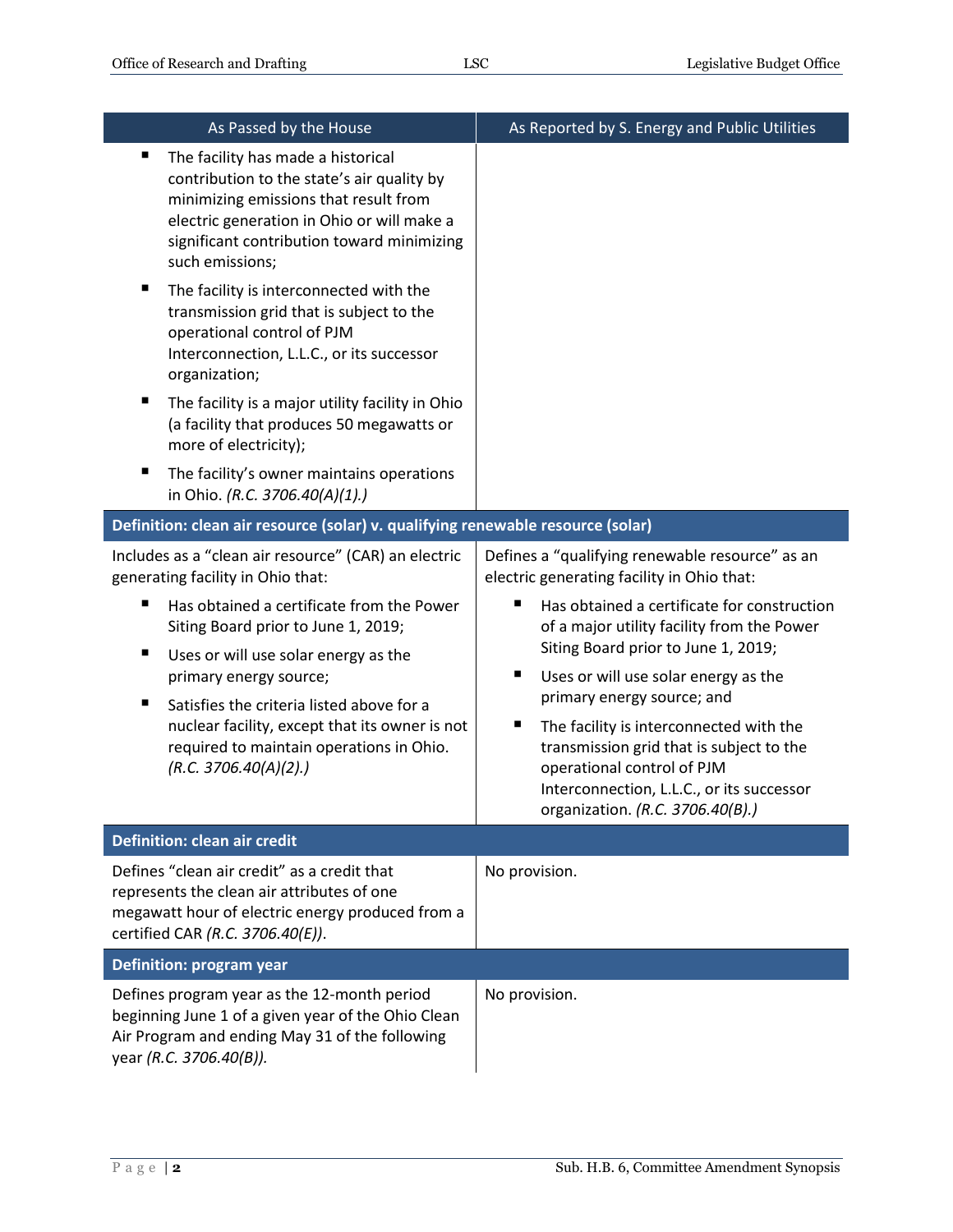| As Passed by the House                                                                                                                                                                                                                                                                                                                                                                                                                                                                                                                                                                                                                                                                                                                                                                                                                                                                                                                           | As Reported by S. Energy and Public Utilities                                                                                                                                                                                                                                                                                                                                                                                                                                                                                                                                                                                                                                                                                                                                                                                                                                                                                                                                                                                    |
|--------------------------------------------------------------------------------------------------------------------------------------------------------------------------------------------------------------------------------------------------------------------------------------------------------------------------------------------------------------------------------------------------------------------------------------------------------------------------------------------------------------------------------------------------------------------------------------------------------------------------------------------------------------------------------------------------------------------------------------------------------------------------------------------------------------------------------------------------------------------------------------------------------------------------------------------------|----------------------------------------------------------------------------------------------------------------------------------------------------------------------------------------------------------------------------------------------------------------------------------------------------------------------------------------------------------------------------------------------------------------------------------------------------------------------------------------------------------------------------------------------------------------------------------------------------------------------------------------------------------------------------------------------------------------------------------------------------------------------------------------------------------------------------------------------------------------------------------------------------------------------------------------------------------------------------------------------------------------------------------|
| <b>Resource certification application</b>                                                                                                                                                                                                                                                                                                                                                                                                                                                                                                                                                                                                                                                                                                                                                                                                                                                                                                        |                                                                                                                                                                                                                                                                                                                                                                                                                                                                                                                                                                                                                                                                                                                                                                                                                                                                                                                                                                                                                                  |
| For certification as a CAR in order to be eligible to<br>participate in the program, permits any person<br>owning or controlling an electric generating that<br>meets the definition of a CAR to submit a written<br>application with the Authority (R.C. 3706.42(B)).                                                                                                                                                                                                                                                                                                                                                                                                                                                                                                                                                                                                                                                                           | Permits the owner of a qualifying nuclear or<br>renewable resource to apply, not later than<br>February 1, 2020, to the Authority to receive<br>payments for nuclear resource credits or<br>renewable energy credits, as applicable to the<br>resource (R.C. 3706.41(A)).                                                                                                                                                                                                                                                                                                                                                                                                                                                                                                                                                                                                                                                                                                                                                        |
| <b>Resource certification application information</b>                                                                                                                                                                                                                                                                                                                                                                                                                                                                                                                                                                                                                                                                                                                                                                                                                                                                                            |                                                                                                                                                                                                                                                                                                                                                                                                                                                                                                                                                                                                                                                                                                                                                                                                                                                                                                                                                                                                                                  |
| Requires applications to include certain<br>information about the resource as follows:<br>In-service date and estimated remaining<br>Е<br>useful life;<br>Capacity factor (defined in the bill)<br>п<br>information and 5-calendar-year-look-back<br>data on annual megawatt hours generated;<br>Forecast estimates of annual megawatt<br>٠<br>hours to be generated over the useful life of<br>the resource and the emissions that would<br>occur in the state if the resource<br>discontinued operations prior to the end of<br>its useful life;<br>Verified documentation of certain<br>٠<br>information regarding emissions,<br>qualifications, and ownership;<br>Nameplate capacity;<br>ш<br>Any other data or information that the<br>п<br>Authority requests and determines is<br>necessary to evaluate an application for<br>certification or to demonstrate that<br>certification would be in the public interest<br>(R.C. 3706.42(C)). | Requires applications for qualifying nuclear<br>resources to include all of the following pertaining<br>to the resource:<br>Financial information;<br>п<br>Certified cost and revenue projections<br>П<br>through December 31, 2026;<br>$\blacksquare$<br>Operation and maintenance expenses;<br>Fuel expenses, including spent-fuel<br>п<br>expenses;<br>Nonfuel capital expenses;<br>п<br>Fully allocated overhead costs;<br>п<br>$\blacksquare$<br>The cost of operational risks (defined<br>generally as including risk that operating<br>costs and per-megawatt-hour costs will be<br>higher than anticipated) and market risks<br>(defined generally as including risks of (1)<br>a forced outage with associated<br>contractual obligation costs and (2)<br>inability to sell output at projected levels)<br>that would be avoided by ceasing<br>operation of the resources;<br>Any other information that demonstrates<br>п<br>the resource is not projected to continue<br>being operational (R.C. 3706.41(B) and (C)). |
| <b>Application website posting</b>                                                                                                                                                                                                                                                                                                                                                                                                                                                                                                                                                                                                                                                                                                                                                                                                                                                                                                               |                                                                                                                                                                                                                                                                                                                                                                                                                                                                                                                                                                                                                                                                                                                                                                                                                                                                                                                                                                                                                                  |
| Requires the Authority to post all program<br>certification applications, nonconfidential<br>supporting materials, and interested party<br>comments on its website (R.C. 3706.42(D) and (E)).                                                                                                                                                                                                                                                                                                                                                                                                                                                                                                                                                                                                                                                                                                                                                    | No provision.                                                                                                                                                                                                                                                                                                                                                                                                                                                                                                                                                                                                                                                                                                                                                                                                                                                                                                                                                                                                                    |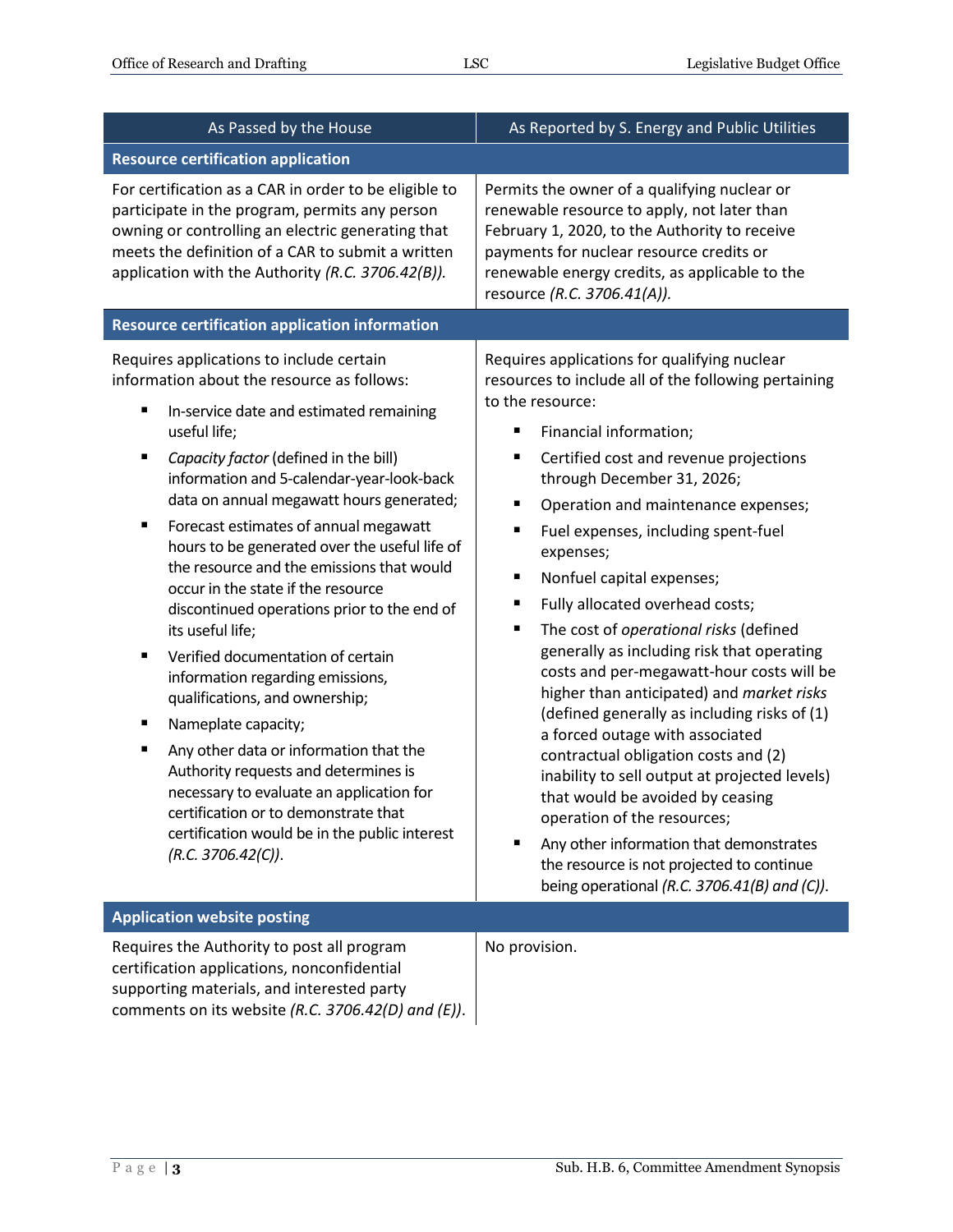| As Passed by the House                                                                                                                                                                                                                                                                                                                                              | As Reported by S. Energy and Public Utilities                                                                                                                                                                                                                                                                                                                                                                                                                                                                                                                                           |  |
|---------------------------------------------------------------------------------------------------------------------------------------------------------------------------------------------------------------------------------------------------------------------------------------------------------------------------------------------------------------------|-----------------------------------------------------------------------------------------------------------------------------------------------------------------------------------------------------------------------------------------------------------------------------------------------------------------------------------------------------------------------------------------------------------------------------------------------------------------------------------------------------------------------------------------------------------------------------------------|--|
| <b>Application comments</b>                                                                                                                                                                                                                                                                                                                                         |                                                                                                                                                                                                                                                                                                                                                                                                                                                                                                                                                                                         |  |
| Permits interested persons to file comments not<br>later than 20 days after an application is posted on<br>the Authority website and allows an applicant to<br>respond to the comments not later than ten days<br>after their posting $(R.C. 3706.40(E)).$                                                                                                          | No provision.                                                                                                                                                                                                                                                                                                                                                                                                                                                                                                                                                                           |  |
| <b>Resource certification/review process</b>                                                                                                                                                                                                                                                                                                                        |                                                                                                                                                                                                                                                                                                                                                                                                                                                                                                                                                                                         |  |
| Requires the Authority, on or before March 31, to<br>review all applications timely submitted (by<br>February 1 of the program year beginning on June<br>1 of the same year) and issue an order certifying a<br>resource that meets the definition of a CAR (R.C.<br>3706.42(B) and 3706.44(A)).<br>Resource certification/review process: confidential information | Requires the Authority to review and approve an<br>application by March 31, 2020, if all of the<br>following apply:<br>The resource meets the definition of a<br>qualifying nuclear resource or qualifying<br>renewable resource;<br>٠<br>With respect to qualifying nuclear resources<br>only, the application meets the bill's<br>requirements (described above) and the<br>resource's operator maintains both a<br>principal place of business in Ohio and a<br>substantial presence in Ohio with regard to<br>its business operations, offices, and<br>transactions (R.C. 3706.43). |  |
| No provision.                                                                                                                                                                                                                                                                                                                                                       | Provides that all financial and proprietary<br>information, including trade secrets submitted to<br>the Authority is confidential and not a public<br>record (R.C. 3706.431).                                                                                                                                                                                                                                                                                                                                                                                                           |  |
| Resource certification: when Authority does not act                                                                                                                                                                                                                                                                                                                 |                                                                                                                                                                                                                                                                                                                                                                                                                                                                                                                                                                                         |  |
| Provides that if the Authority does not issue a<br>certification order by March 31, each electric<br>generating facility included in a timely application<br>is deemed a CAR (R.C. 3706.44(B)).                                                                                                                                                                     | No provision.                                                                                                                                                                                                                                                                                                                                                                                                                                                                                                                                                                           |  |
| <b>Decertification: when permitted</b>                                                                                                                                                                                                                                                                                                                              |                                                                                                                                                                                                                                                                                                                                                                                                                                                                                                                                                                                         |  |
| Permits the Authority to decertify a CAR at any<br>time if it determines that certification is not in the<br>public interest (R.C. 3706.44(C)).                                                                                                                                                                                                                     | No provision.                                                                                                                                                                                                                                                                                                                                                                                                                                                                                                                                                                           |  |
| <b>Decertification: when required</b>                                                                                                                                                                                                                                                                                                                               |                                                                                                                                                                                                                                                                                                                                                                                                                                                                                                                                                                                         |  |
| Specifies that a CAR must remain certified as a CAR<br>as long as it continues to meet the definition of a<br>CAR (R.C. 3706.44(A)(2)).                                                                                                                                                                                                                             | No provision.                                                                                                                                                                                                                                                                                                                                                                                                                                                                                                                                                                           |  |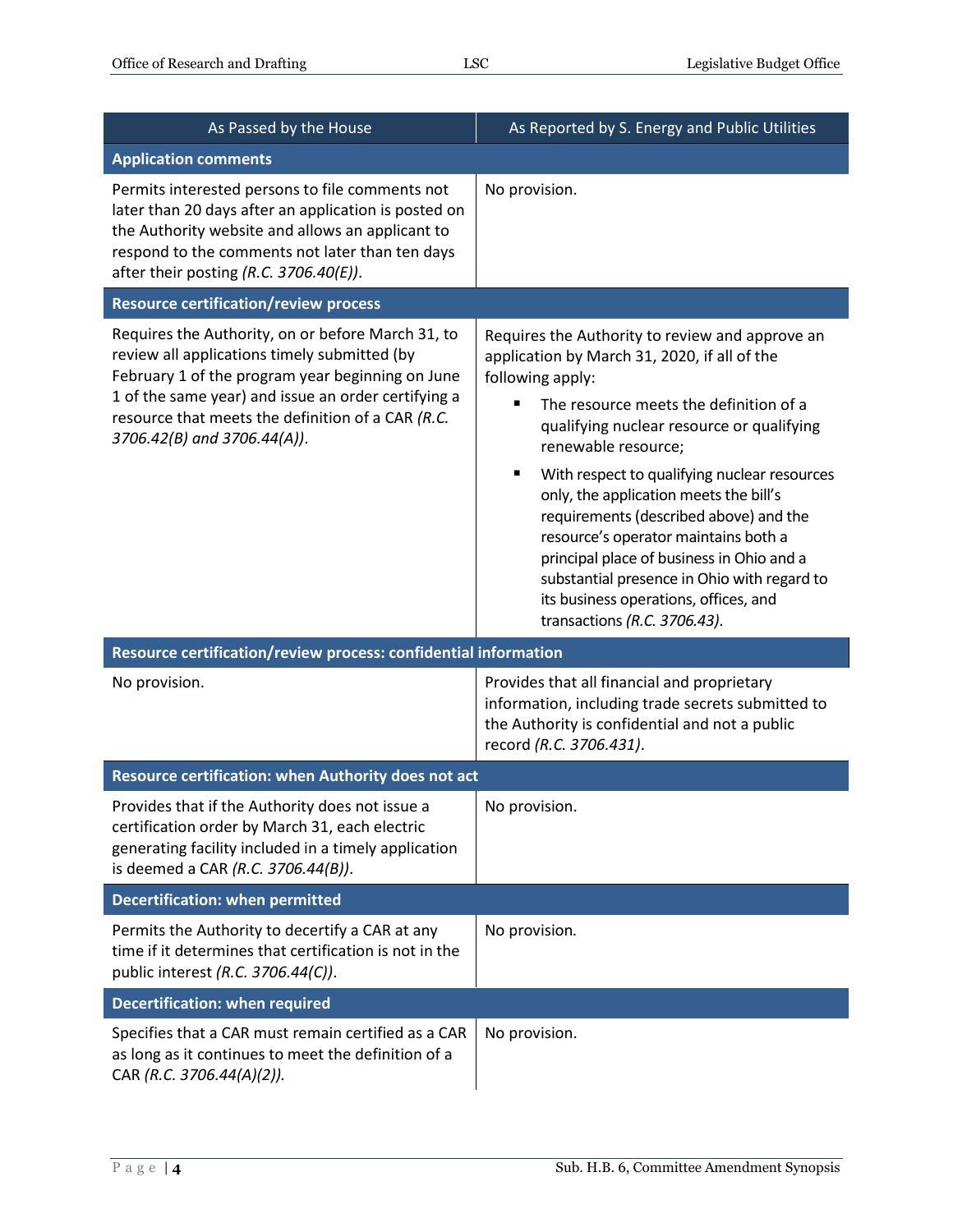| As Passed by the House                                                                                                                                                     | As Reported by S. Energy and Public Utilities                                                                                                                                                                                                                                                                                                                                                                                                 |
|----------------------------------------------------------------------------------------------------------------------------------------------------------------------------|-----------------------------------------------------------------------------------------------------------------------------------------------------------------------------------------------------------------------------------------------------------------------------------------------------------------------------------------------------------------------------------------------------------------------------------------------|
| Audit/management and financial review                                                                                                                                      |                                                                                                                                                                                                                                                                                                                                                                                                                                               |
| Requires an unaffiliated and independent third<br>party to conduct an annual audit of the program<br>every year beginning in 2021 and ending in 2027<br>(R.C. 3706.50(A)). | Requires PUCO to conduct a retrospective<br>management and financial review annually,<br>beginning in 2021 and ending in 2026, and not<br>later than May 1 of each of those years of any<br>owner or operator of a qualifying nuclear resource<br>and any such resource that receives payments for<br>nuclear resource credits specifies that current<br>general PUCO hearings law do not apply to these<br>audits (R.C. 3406.61(A) and (G)). |
| Audit/management and financial review: retaining consultants                                                                                                               |                                                                                                                                                                                                                                                                                                                                                                                                                                               |
| No provision.                                                                                                                                                              | Permits PUCO to retain consultants and advisors to<br>perform all or any of the annual reviews, to be<br>paid for at the direction of the Authority by the<br>Treasurer of State from the Nuclear Generation<br>Fund created in the bill (R.C. 3706.55(A)(1) and<br>$3706.61(A)$ ).                                                                                                                                                           |
| Audit/management and financial review: documents, information, data, or other information                                                                                  |                                                                                                                                                                                                                                                                                                                                                                                                                                               |
| No provision.                                                                                                                                                              | Permits an owner or operator, for purposes of the<br>review, to provide the PUCO or PUCO's<br>consultants or advisors with any information the<br>owner or operator chooses. Requires any owner or<br>operator, for the purpose of the review, to<br>promptly and fully respond to any document,<br>information, data, or other request directed to<br>their attention by PUCO or its consultants or<br>advisors. (R.C. 3706.61(B).)          |
| Audit/management and financial review: suspension of payments for failure to respond                                                                                       |                                                                                                                                                                                                                                                                                                                                                                                                                                               |
| No provision.                                                                                                                                                              | Requires the suspension of further nuclear<br>resource credit payments for any material failure<br>to timely and fully respond to requests by PUCO or<br>its consultants or advisors until the failure is cured<br>to PUCO's satisfaction (R.C. 3706.61(B)).                                                                                                                                                                                  |
| Audit/management and financial review: report                                                                                                                              |                                                                                                                                                                                                                                                                                                                                                                                                                                               |
| No provision.                                                                                                                                                              | Requires PUCO to submit a report summarizing<br>findings of each annual review (including a copy of<br>the owner's or operator's own certified annual<br>audit) to the President and Minority Leader of the<br>Senate, the Speaker and Minority Leader of the<br>House, and the Authority, provided that the report<br>does not reveal any confidential or proprietary<br>information (R.C. 3706.61(C)).                                      |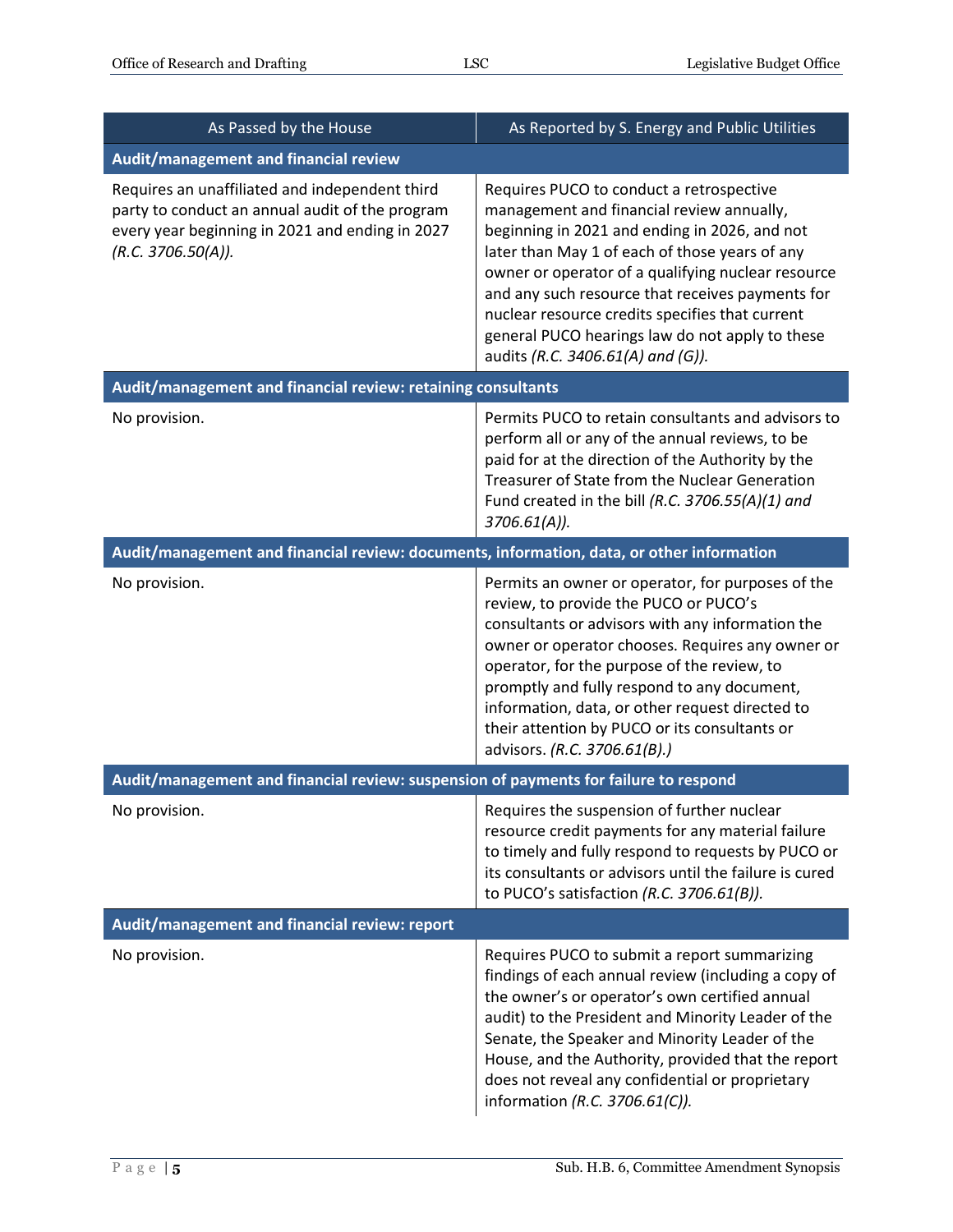| As Passed by the House                                                                                                   | As Reported by S. Energy and Public Utilities                                                                                                                                                                                                                                                                                                                                                                                                                                                |
|--------------------------------------------------------------------------------------------------------------------------|----------------------------------------------------------------------------------------------------------------------------------------------------------------------------------------------------------------------------------------------------------------------------------------------------------------------------------------------------------------------------------------------------------------------------------------------------------------------------------------------|
| Audit/management and financial review: consideration of and action on findings--cessation or<br>reduction of payments    |                                                                                                                                                                                                                                                                                                                                                                                                                                                                                              |
| No provision.                                                                                                            | In consultation with PUCO, requires the Authority<br>to consider the findings of the review and permits<br>the Authority to cease or reduce payment for<br>nuclear resource credits if the Authority<br>determines any of the following:                                                                                                                                                                                                                                                     |
|                                                                                                                          | The Federal Energy Regulatory<br>п<br>Commission (FERC) or the Nuclear<br>Regulatory Commission has established a<br>monetary benefit or other incentive<br>payment to continue commercial<br>operation;                                                                                                                                                                                                                                                                                     |
|                                                                                                                          | ш<br>The resource no longer meets the<br>definition of a qualifying nuclear resource;                                                                                                                                                                                                                                                                                                                                                                                                        |
|                                                                                                                          | The resource's operator no longer<br>п<br>maintains a principal place of business in<br>Ohio nor a substantial presence in Ohio<br>regarding business operations, offices, and<br>transactions;                                                                                                                                                                                                                                                                                              |
|                                                                                                                          | The resource's owner of operator applies,<br>٠<br>before May 1, 2026, to decommission the<br>resource;                                                                                                                                                                                                                                                                                                                                                                                       |
|                                                                                                                          | п<br>That, for the purpose of ensuring that the<br>funding for nuclear resource credits<br>remains reasonable, the market price<br>index exceeds the strike price on June 1 in<br>the year in which the report is submitted,<br>in which case the authority shall apply the<br>credit price adjustment for the 12-month<br>period that begins on that day and ends<br>May 31, or, for 2026, for the seven-month<br>period that begins on that day and ends<br>December 31 (R.C. 3706.61(D)). |
| Audit/management and financial review: consideration of and action on findings--revenue and<br>payment reduction actions |                                                                                                                                                                                                                                                                                                                                                                                                                                                                                              |
| No provision.                                                                                                            | Requires PUCO to do all of the following, as<br>necessary, if the Authority determines, pursuant<br>to the review, a reduction in payments for nuclear<br>resource credits is necessary:                                                                                                                                                                                                                                                                                                     |
|                                                                                                                          | Reduce the \$150 million revenue<br>٠<br>requirement for nuclear resource credit<br>payments;                                                                                                                                                                                                                                                                                                                                                                                                |

 $\overline{\phantom{a}}$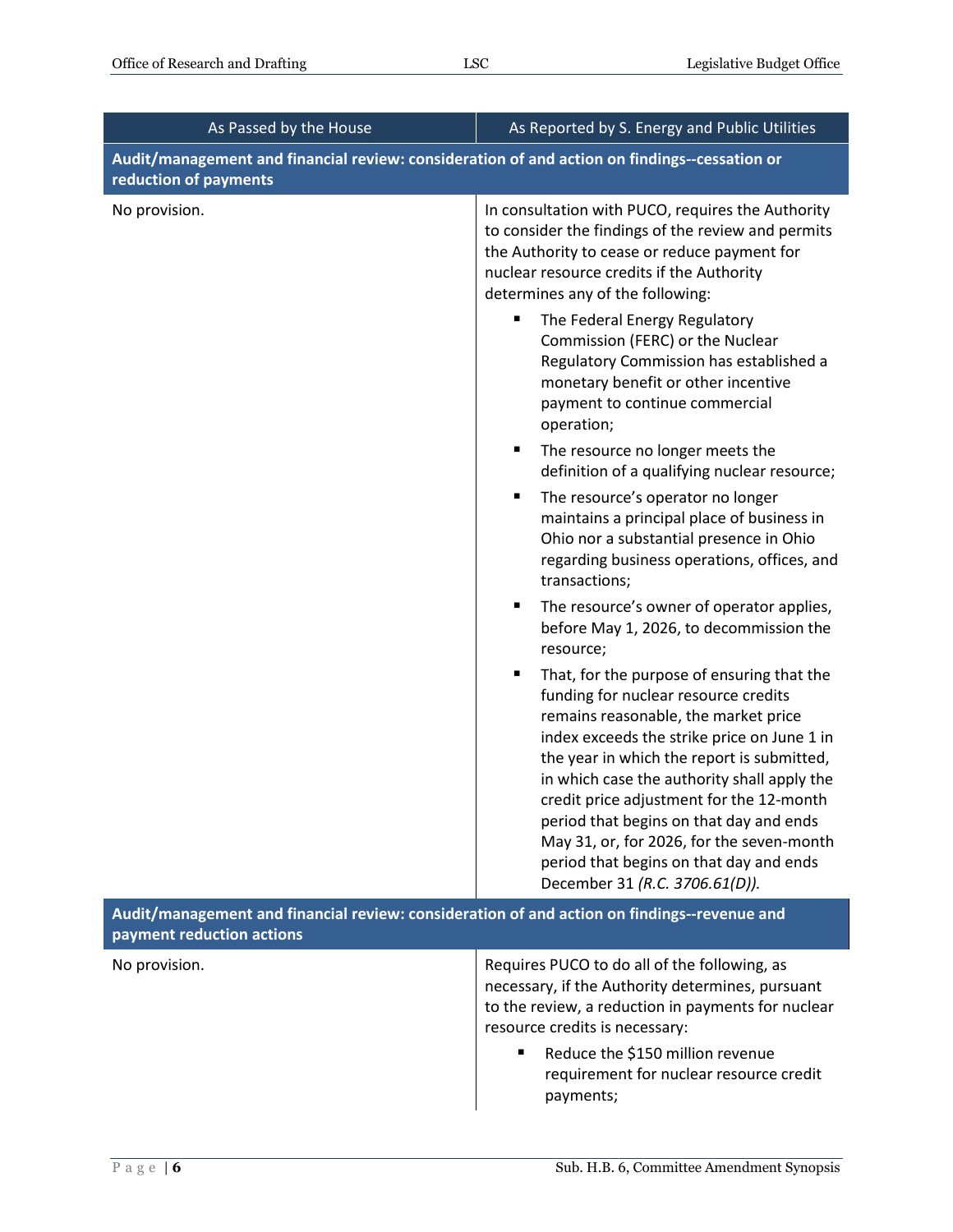| As Passed by the House                                                                                                            | As Reported by S. Energy and Public Utilities                                                                                                                                                                                                                                                                                                                                                                                                                                                                                                              |
|-----------------------------------------------------------------------------------------------------------------------------------|------------------------------------------------------------------------------------------------------------------------------------------------------------------------------------------------------------------------------------------------------------------------------------------------------------------------------------------------------------------------------------------------------------------------------------------------------------------------------------------------------------------------------------------------------------|
|                                                                                                                                   | Except when the Authority has applied<br>the credit price adjustment (described<br>above), reduce the price of a nuclear<br>resource credit, in accordance with a<br>reduced revenue requirement;<br>Reduce the charge or charges imposed by<br>٠<br>EDUs on customers, to conform with a<br>reduced revenue requirement;<br>Adjust the percentages of collected<br>٠<br>charge amounts to be deposited into the<br>Nuclear Generation Fund and Renewable<br>Generation Fund, in accordance with a<br>reduced revenue requirement<br>(R.C. 3706.61(E)(1)). |
| Audit/management and financial review: revenue and payment reduction not an application to<br>establish or change rates           |                                                                                                                                                                                                                                                                                                                                                                                                                                                                                                                                                            |
| No provision.                                                                                                                     | Specifies that any changes made by PUCO<br>regarding revenue and payment reduction actions<br>described above (made through a PUCO-<br>determined process) are not for an increase in any<br>rate, joint rate, toll, classification, charge, or rental<br>notwithstanding anything to the contrary in the<br>public utilities law (R.C. 3706.61(E)(2)).                                                                                                                                                                                                    |
| Audit/management and financial review: EDU duties if credit payments are suspended or cease                                       |                                                                                                                                                                                                                                                                                                                                                                                                                                                                                                                                                            |
| No provision.                                                                                                                     | Provides that if the payments for nuclear resource<br>credits are suspended or cease as described<br>above, PUCO must instruct EDUs to accordingly<br>suspend or cease billing and collecting customer<br>charges under the bill (R.C. 3706.61(F)).                                                                                                                                                                                                                                                                                                        |
| Funds established in custody of Treasurer of State                                                                                |                                                                                                                                                                                                                                                                                                                                                                                                                                                                                                                                                            |
| Creates the Clear Air Program Fund, the purpose<br>of which is to fund the benefits provided by the<br>program (R.C. 3706.46(A)). | Creates two funds for the purposes set forth in the<br>bill to collect charges from EDU customers and<br>remit payments to certain qualifying nuclear and<br>renewable resources from the fund applicable to<br>the resource: Nuclear Generation Fund and the<br>Renewable Generation Fund (R.C. 3706.49(A)).                                                                                                                                                                                                                                              |
| Percentage deposit of EDU customer charges deposited into funds                                                                   |                                                                                                                                                                                                                                                                                                                                                                                                                                                                                                                                                            |
| No Provision.                                                                                                                     | Requires that 88.25% of EDU customer charges be<br>deposited into the Nuclear Generation Fund;<br>11.75% into the Renewable Generation Fund<br>(R.C. 3706.53).                                                                                                                                                                                                                                                                                                                                                                                             |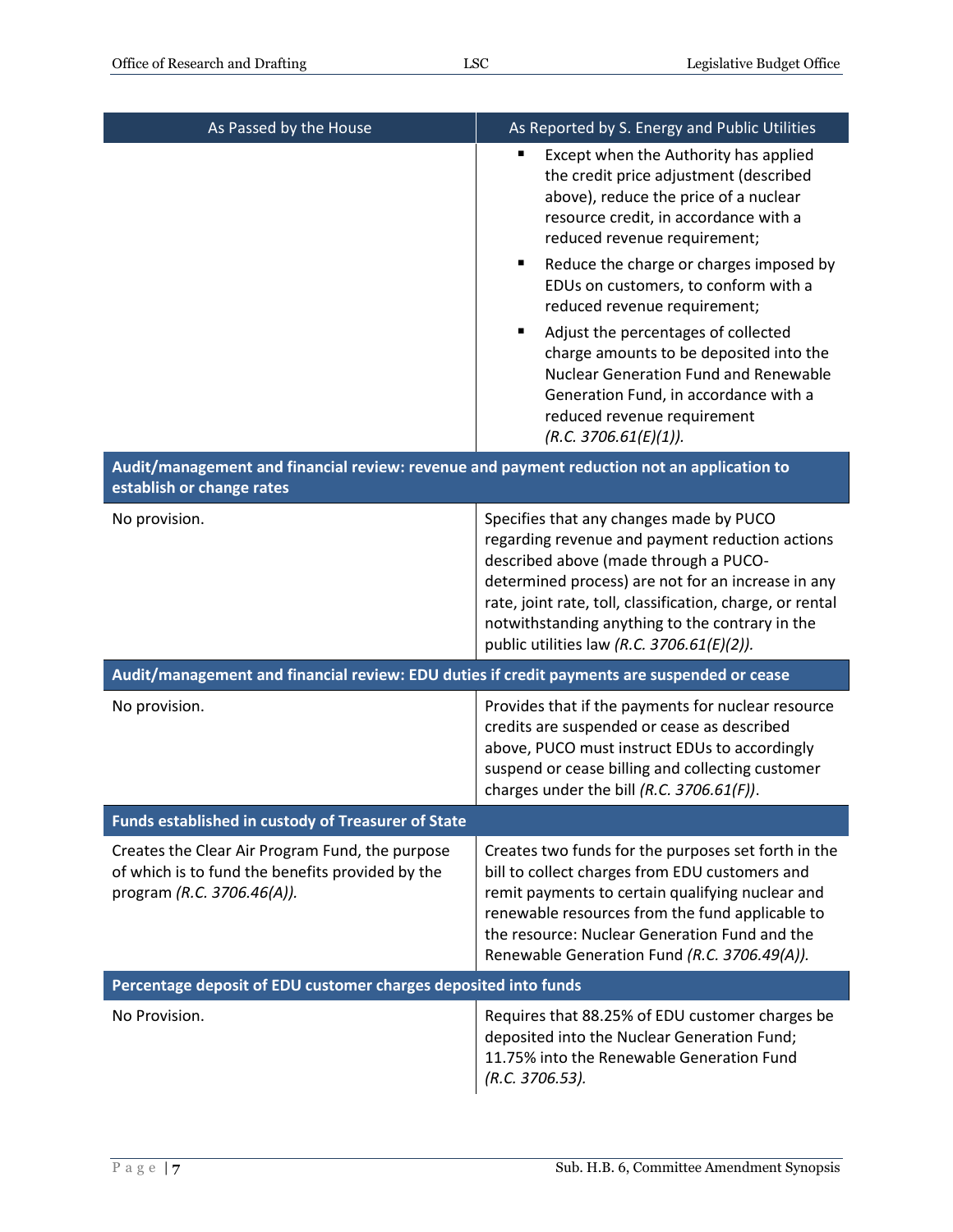| As Passed by the House                                                                                                                         | As Reported by S. Energy and Public Utilities                                                                                                                                                                                                                                                                                                                                                                                                                                                         |
|------------------------------------------------------------------------------------------------------------------------------------------------|-------------------------------------------------------------------------------------------------------------------------------------------------------------------------------------------------------------------------------------------------------------------------------------------------------------------------------------------------------------------------------------------------------------------------------------------------------------------------------------------------------|
| <b>Distribution of moneys from fund</b>                                                                                                        |                                                                                                                                                                                                                                                                                                                                                                                                                                                                                                       |
| Requires the Treasurer of State to distribute<br>moneys from the fund in accordance with the<br>directions of the Authority (R.C. 3706.46(B)). | Requires the Treasurer of State to distribute<br>moneys from the fund in accordance with the<br>directions of the Authority, but adds that the<br>directions be provided after consulting with PUCO<br>(R.C. 3706.49(B)).                                                                                                                                                                                                                                                                             |
| Per-account monthly charges: based on revenue requirement                                                                                      |                                                                                                                                                                                                                                                                                                                                                                                                                                                                                                       |
| No provision.                                                                                                                                  | Provides that the amount billed and collected from<br>all retail electric customers must be sufficient to<br>produce both of the following:<br>\$150 million annually for total<br>ш<br>disbursements from the Nuclear<br>Generation Fund;<br>\$20 million annually for total<br>disbursements from the Renewable<br>Generation Fund (R.C. 3706.46(A)(1)).                                                                                                                                            |
| Per-account monthly charges: allocation of revenue requirement                                                                                 |                                                                                                                                                                                                                                                                                                                                                                                                                                                                                                       |
| No provision.                                                                                                                                  | Requires PUCO to determine the method by which<br>the revenue allocated or assigned to each EDU for<br>billing and collection, provided the method of<br>allocation be based on the relative number of<br>customers, relative quantity of kilowatt hour sales,<br>or a combination of the two. Requires the level<br>and structure of the charge to be authorized by<br>PUCO through a process that is not a rate, toll, or<br>charge increase under the public utility law.<br>(R.C. 3706.46(A)(2).) |
| Per-account monthly charges: revenue requirement reconciliation and accounting                                                                 |                                                                                                                                                                                                                                                                                                                                                                                                                                                                                                       |
| No provision.                                                                                                                                  | Subjects each PUCO-authorized charge to<br>adjustment in order to reconcile actual revenue<br>collected with revenue needed to meet the<br>revenue requirements to pay the credits. Permits<br>PUCO to authorize each EDU to adopt accounting<br>practices to facilitate the reconciliation.<br>(R.C. 3706.46(C).)                                                                                                                                                                                    |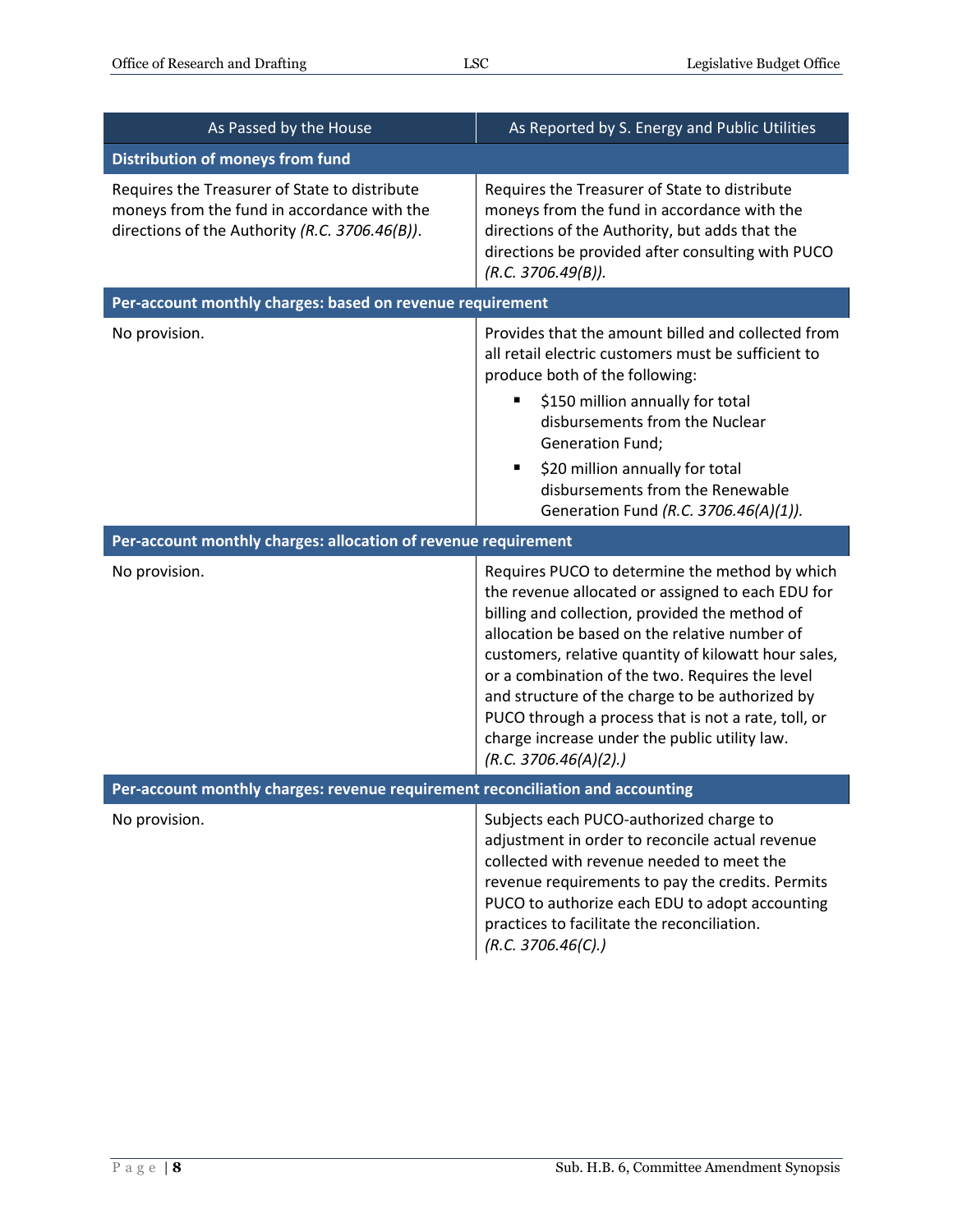| As Passed by the House                                                                                                                                                                                                                                                                                                                                                                                                                                     | As Reported by S. Energy and Public Utilities                                                                                                                                                                                                                                                                                                                                                                                                                                                               |  |
|------------------------------------------------------------------------------------------------------------------------------------------------------------------------------------------------------------------------------------------------------------------------------------------------------------------------------------------------------------------------------------------------------------------------------------------------------------|-------------------------------------------------------------------------------------------------------------------------------------------------------------------------------------------------------------------------------------------------------------------------------------------------------------------------------------------------------------------------------------------------------------------------------------------------------------------------------------------------------------|--|
| Per-account monthly charges: revenue recovery beyond December 31, 2026                                                                                                                                                                                                                                                                                                                                                                                     |                                                                                                                                                                                                                                                                                                                                                                                                                                                                                                             |  |
| No provision.                                                                                                                                                                                                                                                                                                                                                                                                                                              | Provides that, notwithstanding other Revised Code<br>provisions, PUCO-authorized charges may<br>continue beyond December 31, 2026, but only if<br>necessary to reconcile actual revenue collected to<br>pay the credits during the period ending on<br>December 31, 2026, with the actual revenue<br>needed to make the disbursements. Provides that<br>the continuation is authorized beyond December<br>31, 2026 of as long as reasonably necessary to<br>complete the reconciliation. (R.C. 3706.46(C).) |  |
| Per-account monthly charges: residential customers                                                                                                                                                                                                                                                                                                                                                                                                         |                                                                                                                                                                                                                                                                                                                                                                                                                                                                                                             |  |
| Specifies that the monthly charge for residential<br>customers is:<br>п<br>For the year 2020: \$0.50/month; and<br>For years 2021 through 2026: \$1.00/month.<br>(R.C. 3706.47(B)(1).)                                                                                                                                                                                                                                                                     | Specifies that PUCO, in authorizing the level and<br>structure of any charge or charges, it must ensure<br>that the per-customer monthly charge for<br>residential customers does not exceed:<br>\$0.85/month (R.C. 3706.49(B)).                                                                                                                                                                                                                                                                            |  |
| Per-account monthly charges: most commercial customers                                                                                                                                                                                                                                                                                                                                                                                                     |                                                                                                                                                                                                                                                                                                                                                                                                                                                                                                             |  |
| Specifies that most commercial customers are<br>subject to a charge that is determined by a<br>structure and design that PUCO must establish not<br>later than October 1, 2019. Requires the PUCO-<br>structured/designed charge to avoid abrupt or<br>excessive total electric bill impacts for the<br>customers. Requires the structure and design of<br>the charge to be such that the average charge<br>across all customers subject to the charge is: | No provision.                                                                                                                                                                                                                                                                                                                                                                                                                                                                                               |  |
| For the year 2020: \$10/month; and<br>п                                                                                                                                                                                                                                                                                                                                                                                                                    |                                                                                                                                                                                                                                                                                                                                                                                                                                                                                                             |  |
| For years 2021 through 2026: \$15/month.<br>ш<br>(R.C. 3706.47(B)(2) and (C).)                                                                                                                                                                                                                                                                                                                                                                             |                                                                                                                                                                                                                                                                                                                                                                                                                                                                                                             |  |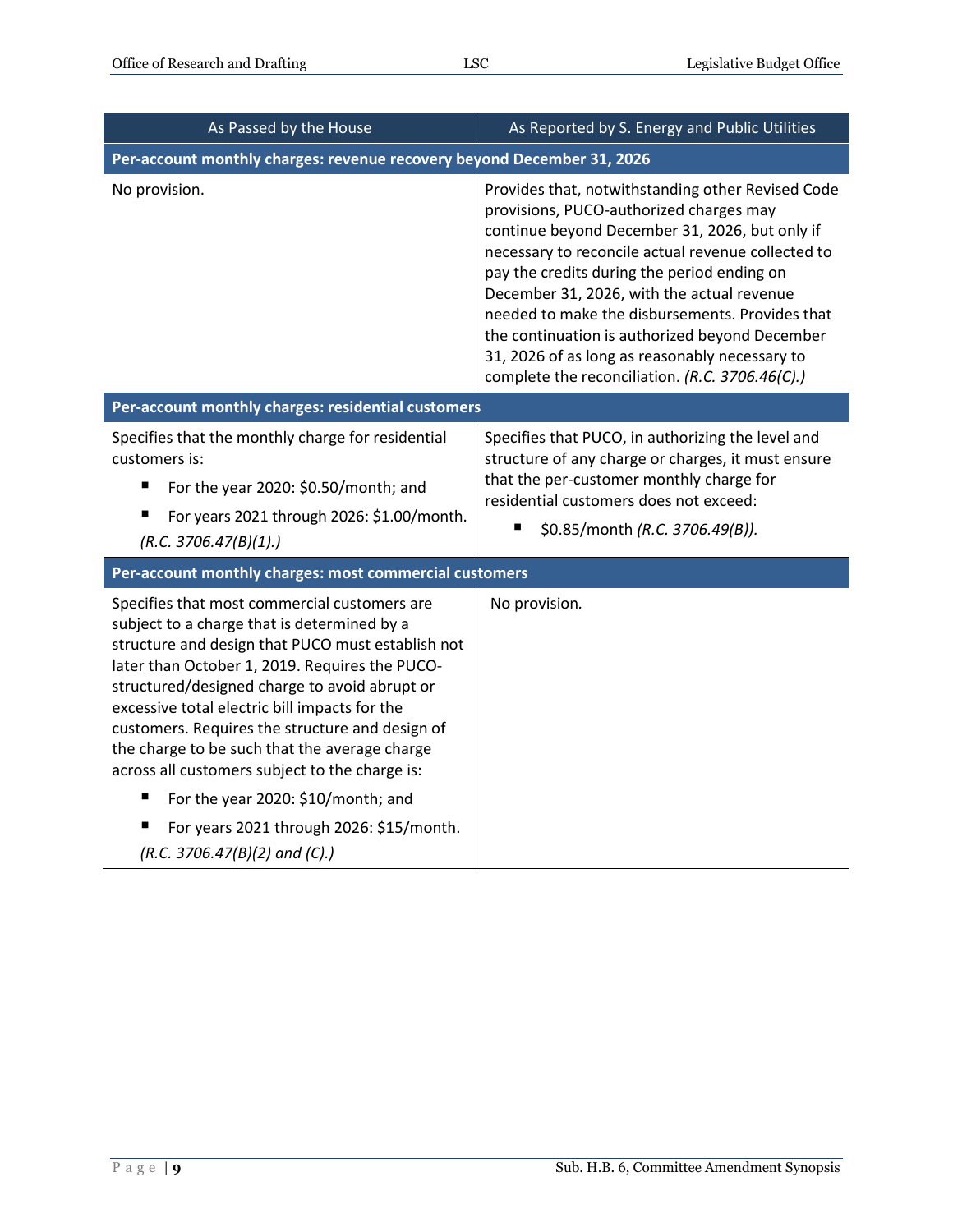| As Passed by the House                                                                                                                                                                                                                                                                                                                                                                                                                                                                                  | As Reported by S. Energy and Public Utilities                                                                                                                                                                                                                                                                                                                                                 |
|---------------------------------------------------------------------------------------------------------------------------------------------------------------------------------------------------------------------------------------------------------------------------------------------------------------------------------------------------------------------------------------------------------------------------------------------------------------------------------------------------------|-----------------------------------------------------------------------------------------------------------------------------------------------------------------------------------------------------------------------------------------------------------------------------------------------------------------------------------------------------------------------------------------------|
| Per-account monthly charges: most industrial customers                                                                                                                                                                                                                                                                                                                                                                                                                                                  |                                                                                                                                                                                                                                                                                                                                                                                               |
| Specifies that most industrial customers are<br>subject to a charge that is determined by a<br>structure and design that PUCO must establish not<br>later than October 1, 2019. Requires the PUCO-<br>structured/designed charge to avoid abrupt or<br>excessive total electric bill impacts for the<br>customers. Requires the structure and design of<br>the charge to be such that the average charge<br>across all customers subject to the charge is:<br>\$250/month (R.C. 3706.47(B)(3) and (C)). | No provision.                                                                                                                                                                                                                                                                                                                                                                                 |
| Per-account monthly charges: nonresidential customers that are not self-assessors of the Ohio<br><b>Kilowatt Hour Tax</b>                                                                                                                                                                                                                                                                                                                                                                               |                                                                                                                                                                                                                                                                                                                                                                                               |
| No provision.                                                                                                                                                                                                                                                                                                                                                                                                                                                                                           | Provides that for nonresidential customers that<br>are not self-assessors of the Ohio Kilowatt Hour<br>Tax, the level and design of the charge or charges<br>applied monthly must be established in a manner<br>that avoids abrupt or excessive total net electric<br>bill impacts for typical customers (R.C. 3706.46(B)).                                                                   |
| Per-account monthly charges: industrial customers eligible to become self-assessors of the Ohio<br><b>Kilowatt Hour Tax</b>                                                                                                                                                                                                                                                                                                                                                                             |                                                                                                                                                                                                                                                                                                                                                                                               |
| No provision.                                                                                                                                                                                                                                                                                                                                                                                                                                                                                           | Provides that industrial customers eligible to<br>become self-assessors of the Ohio Kilowatt Hour<br>Tax (under current law, commercial and industrial<br>purchasers receiving over 45 million kilowatt hours<br>at a single Ohio-located meter or single location in<br>Ohio are eligible) $1$ cannot be subject to a<br>per-customer monthly charge exceeding \$2,400<br>(R.C. 3706.46(B)). |
| Per-account monthly charges: commercial and industrial customers exceeding 45 million kilowatt<br>hours                                                                                                                                                                                                                                                                                                                                                                                                 |                                                                                                                                                                                                                                                                                                                                                                                               |
| Specifies that monthly charges for customers<br>classified as commercial or industrial that<br>exceeded 45 million kilowatt hours of electricity at<br>a single location in the preceding year is:<br>\$2,500/month (R.C. 3706.47(B)(4)).                                                                                                                                                                                                                                                               | No provision.                                                                                                                                                                                                                                                                                                                                                                                 |

 $1$  R.C. 5727.81(C). It is not clear what the per-customer monthly charge will be for a commercial customer that is a self-assessor.

 $\overline{a}$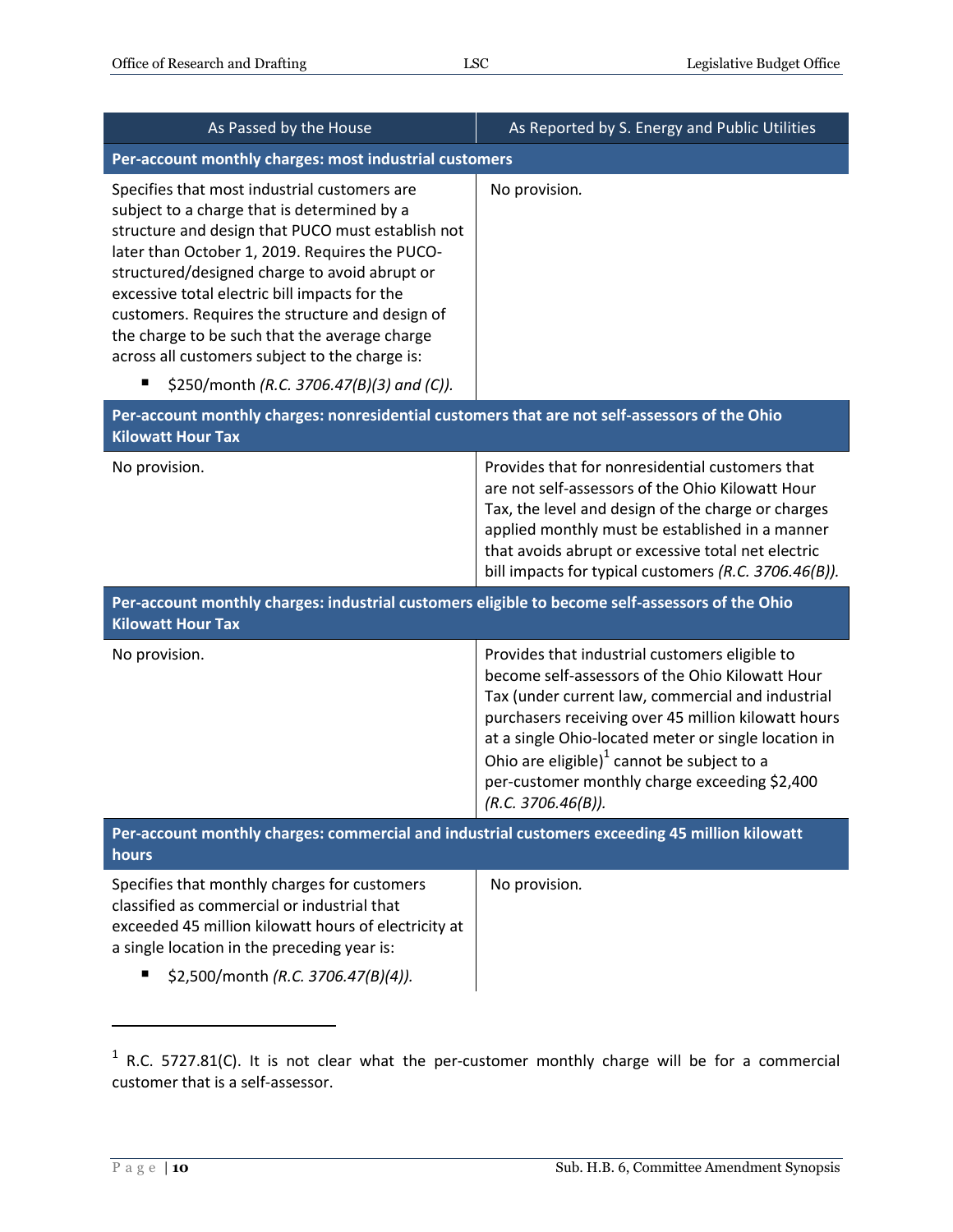| As Passed by the House                                                                                                                                                                                                                                                                                                                                                                                                                                                                     | As Reported by S. Energy and Public Utilities                                                                                                                                                                                                                                                                                                                                                                                                                                                                                                                                  |
|--------------------------------------------------------------------------------------------------------------------------------------------------------------------------------------------------------------------------------------------------------------------------------------------------------------------------------------------------------------------------------------------------------------------------------------------------------------------------------------------|--------------------------------------------------------------------------------------------------------------------------------------------------------------------------------------------------------------------------------------------------------------------------------------------------------------------------------------------------------------------------------------------------------------------------------------------------------------------------------------------------------------------------------------------------------------------------------|
| <b>Report of megawatt hours produced</b>                                                                                                                                                                                                                                                                                                                                                                                                                                                   |                                                                                                                                                                                                                                                                                                                                                                                                                                                                                                                                                                                |
| Not later than seven days after the close of each<br>month during a program year (June 1 to May 31 of<br>any year), requires each owner of a certified CAR<br>to report to the Authority the number of<br>megawatt hours it produced in the previous<br>month (R.C. 3706.48).                                                                                                                                                                                                              | Requires, not later than seven days after the close<br>of each quarter, the owner or operator of a<br>qualifying nuclear or renewable resource to report<br>to the Authority the number of megawatt hours it<br>produced, if any, in the previous quarter. Requires<br>the first report to be made not later than April 7,<br>2020, and the last to be made not later than<br>January 7, 2027 and also requires the information<br>reported to be in accordance with data from the<br>generation attribute tracking system, designated<br>by the Authority. (R.C. 3706.45(A).) |
| <b>Credit calculation</b>                                                                                                                                                                                                                                                                                                                                                                                                                                                                  |                                                                                                                                                                                                                                                                                                                                                                                                                                                                                                                                                                                |
| Specifies that a certified CAR (nuclear and certain<br>solar resources) earns a clean air credit for each<br>megawatt hour of electricity it produces<br>(R.C. 3706.481).                                                                                                                                                                                                                                                                                                                  | Requires the Authority to issue one nuclear<br>resource credit to a qualifying nuclear resource for<br>each megawatt hour of electricity that is both<br>reported and approved by the Authority. Requires<br>the Authority to issue one renewable energy credit<br>to a qualifying renewable resource for each<br>megawatt hour of electricity that is both reported<br>and approved by the Authority. (R.C. 3706.45(B).)                                                                                                                                                      |
| <b>Credit price</b>                                                                                                                                                                                                                                                                                                                                                                                                                                                                        |                                                                                                                                                                                                                                                                                                                                                                                                                                                                                                                                                                                |
| Requires the clean air credit price paid to a<br>certified CAR (nuclear and certain solar resources)<br>to be \$9, except as provided in the "Credit<br>price adjustment," described below<br>(R.C. 3706.482(B)).                                                                                                                                                                                                                                                                          | Requires the nuclear resource credit price paid to<br>an owner or operator of a qualifying nuclear<br>energy resource to be \$9, except as reduced in<br>relation to the annual review requirements of the<br>bill. Requires the price for a renewable energy<br>credit paid to an owner or operator of a qualifying<br>renewable resource to be \$9. (R.C. 3706.45(C) and<br>(D).)                                                                                                                                                                                            |
| <b>Credit price adjustment</b>                                                                                                                                                                                                                                                                                                                                                                                                                                                             |                                                                                                                                                                                                                                                                                                                                                                                                                                                                                                                                                                                |
| Requires the Authority to apply the credit price<br>adjustment for the upcoming program year (for a<br>CAR fueled by nuclear power) if the market price<br>index exceeds the strike price on that date.<br>Requires the adjustment on April 1 during the first<br>program year and annually on April 1 in<br>subsequent program years to ensure that the<br>purchase of clean air credits remains affordable to<br>retail customers if electricity prices increase.<br>(R.C. 3706.482(C).) | Provides for the credit price adjustment pursuant<br>to annual review consideration (described above)<br>(R.C. 3706.61(D)).                                                                                                                                                                                                                                                                                                                                                                                                                                                    |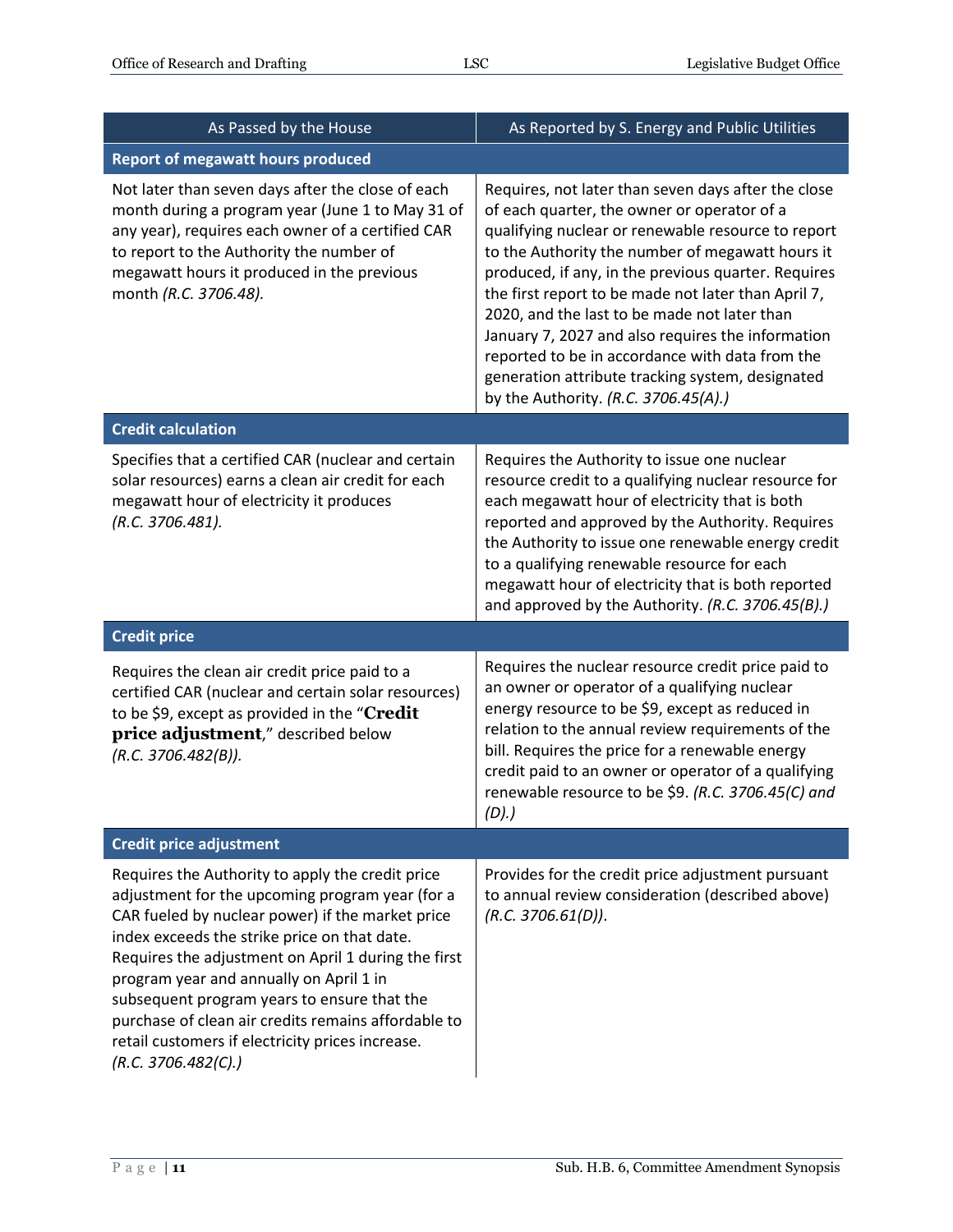| As Passed by the House                                                                                                                                                                                                                                                                                             | As Reported by S. Energy and Public Utilities                                                                                                                                                                                                                                                                                                                                                                                                                                                                                                                                                                                                                                                                                                      |
|--------------------------------------------------------------------------------------------------------------------------------------------------------------------------------------------------------------------------------------------------------------------------------------------------------------------|----------------------------------------------------------------------------------------------------------------------------------------------------------------------------------------------------------------------------------------------------------------------------------------------------------------------------------------------------------------------------------------------------------------------------------------------------------------------------------------------------------------------------------------------------------------------------------------------------------------------------------------------------------------------------------------------------------------------------------------------------|
| <b>Credit payment: certified CAR</b>                                                                                                                                                                                                                                                                               |                                                                                                                                                                                                                                                                                                                                                                                                                                                                                                                                                                                                                                                                                                                                                    |
| Requires the Authority, no later than 14 days after<br>the end of each month, to direct the Treasurer of<br>State, to remit money from the fund to each<br>owner of a certified CAR equal to the number of<br>clean air credits earned in the previous month<br>multiplied by the credit price (R.C. 3706.482(A)). | No provision.                                                                                                                                                                                                                                                                                                                                                                                                                                                                                                                                                                                                                                                                                                                                      |
| Credit payment: qualifying nuclear resource remittance                                                                                                                                                                                                                                                             |                                                                                                                                                                                                                                                                                                                                                                                                                                                                                                                                                                                                                                                                                                                                                    |
| No provision.                                                                                                                                                                                                                                                                                                      | For the period beginning with April of 2020 and<br>ending with January of 2027, the Authority shall, in<br>April of 2020 and every three months thereafter<br>through the end of the period, and not later than<br>14 days after the receipt of the quarterly resource<br>megawatt report, direct the Treasurer of State to<br>remit money from the Nuclear Generation Fund<br>and subject to prioritization for insufficient funds<br>or reduction as provided by the bill, to the owner<br>or operator of a qualifying nuclear resource, in the<br>amount equivalent to the number of credits<br>earned by the resource during the previous<br>quarter multiplied by the credit price, and as<br>directed by the Authority (R.C. 3706.55(A)(1)). |
| Credit payment: qualifying renewable resource remittance                                                                                                                                                                                                                                                           |                                                                                                                                                                                                                                                                                                                                                                                                                                                                                                                                                                                                                                                                                                                                                    |
| No provision.                                                                                                                                                                                                                                                                                                      | For the period beginning with April of 2020 and<br>ending with January of 2027, the Authority shall,<br>in April of 2020 and every three months thereafter<br>through the end of the period, and not later than<br>14 days after the receipt of the quarterly resource<br>megawatt report, direct the Treasurer of State to<br>remit money from the Renewable Generation<br>Fund and subject to adjustment for insufficient<br>funds as provided by the bill, to the owners or<br>operators of qualifying renewable resources, in the<br>amount equivalent to the number of credits<br>earned by the resources during the previous<br>quarter multiplied by the credit price<br>(R.C. 3706.55(A)(2)).                                              |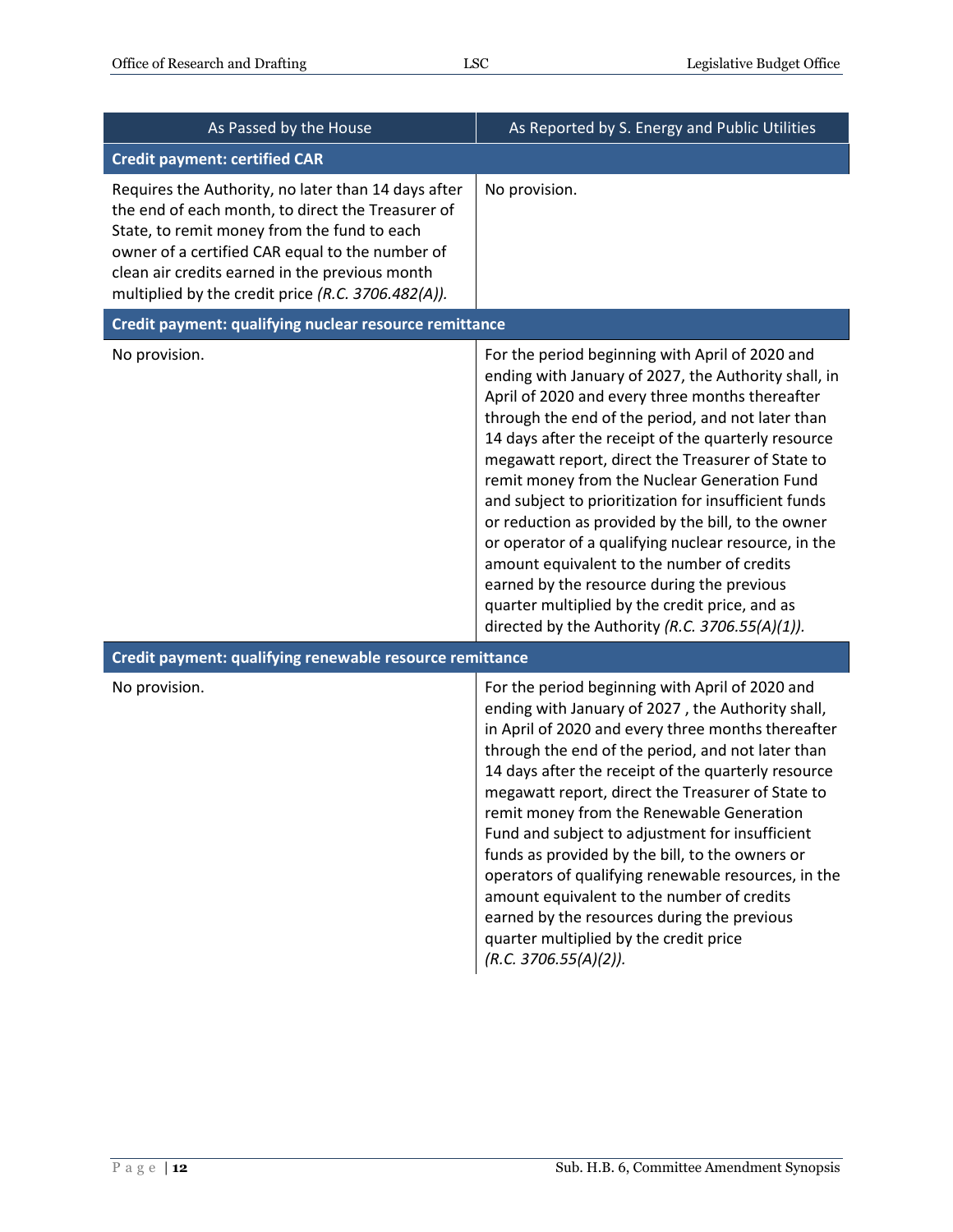| As Passed by the House                                                                                                                                                                                                                                                                                                                                                                                                                                                                                                                                                                                                                                                                                                                            | As Reported by S. Energy and Public Utilities                                                                                                                                                                                                                                                                                                                                                                                            |
|---------------------------------------------------------------------------------------------------------------------------------------------------------------------------------------------------------------------------------------------------------------------------------------------------------------------------------------------------------------------------------------------------------------------------------------------------------------------------------------------------------------------------------------------------------------------------------------------------------------------------------------------------------------------------------------------------------------------------------------------------|------------------------------------------------------------------------------------------------------------------------------------------------------------------------------------------------------------------------------------------------------------------------------------------------------------------------------------------------------------------------------------------------------------------------------------------|
| <b>Customer refunds</b>                                                                                                                                                                                                                                                                                                                                                                                                                                                                                                                                                                                                                                                                                                                           |                                                                                                                                                                                                                                                                                                                                                                                                                                          |
| No provision.                                                                                                                                                                                                                                                                                                                                                                                                                                                                                                                                                                                                                                                                                                                                     | Notwithstanding utility ratemaking law in<br>R.C. 4905.32 that prevents refunds, requires any<br>amount remaining in the Nuclear Generation Fund<br>and the Renewable Generation Fund as of<br>December 31, 2026 (except for remittances<br>required to be made by January 21, 2027) to be<br>refunded to the customers in a manner<br>determined by the Authority in consultation with<br>PUCO (R.C. 3706.55(B)).                       |
| <b>Insufficient funds/unpaid credits: CARs</b>                                                                                                                                                                                                                                                                                                                                                                                                                                                                                                                                                                                                                                                                                                    |                                                                                                                                                                                                                                                                                                                                                                                                                                          |
| If the money in the fund is insufficient in a<br>particular month to make the remittances as<br>required under the bill, requires money to be<br>remitted to pay for unpaid credits first to the<br>owners of CARs fueled by nuclear power and then<br>to the owners of CARs that use or will use solar<br>energy and specifies that after unpaid credits are<br>paid, other remittances are to be paid in the<br>following order:<br>п<br>To the owners of CARs fueled by nuclear<br>power;<br>To the owners of CARs that use or will use<br>solar energy;<br>To EDUs as reimbursement for costs<br>п<br>certified by PUCO as recoverable according<br>to the bill's accounting mechanism for<br>renewable energy contracts.<br>(R.C. 3706.486.) | No provision.                                                                                                                                                                                                                                                                                                                                                                                                                            |
| Insufficient funds/unpaid credits: qualifying nuclear resources                                                                                                                                                                                                                                                                                                                                                                                                                                                                                                                                                                                                                                                                                   |                                                                                                                                                                                                                                                                                                                                                                                                                                          |
| No provision.                                                                                                                                                                                                                                                                                                                                                                                                                                                                                                                                                                                                                                                                                                                                     | Provides that if the money in the Nuclear<br>Generation Fund is insufficient in a particular<br>quarter to make the payments for nuclear<br>resource credits, then the Authority is required,<br>not later than 21 days after the close of any<br>quarter in which the owner or operator was not<br>fully compensated, direct the Treasurer of State to<br>remit money from the fund to pay for the unpaid<br>credits (R.C. 3706.59(A)). |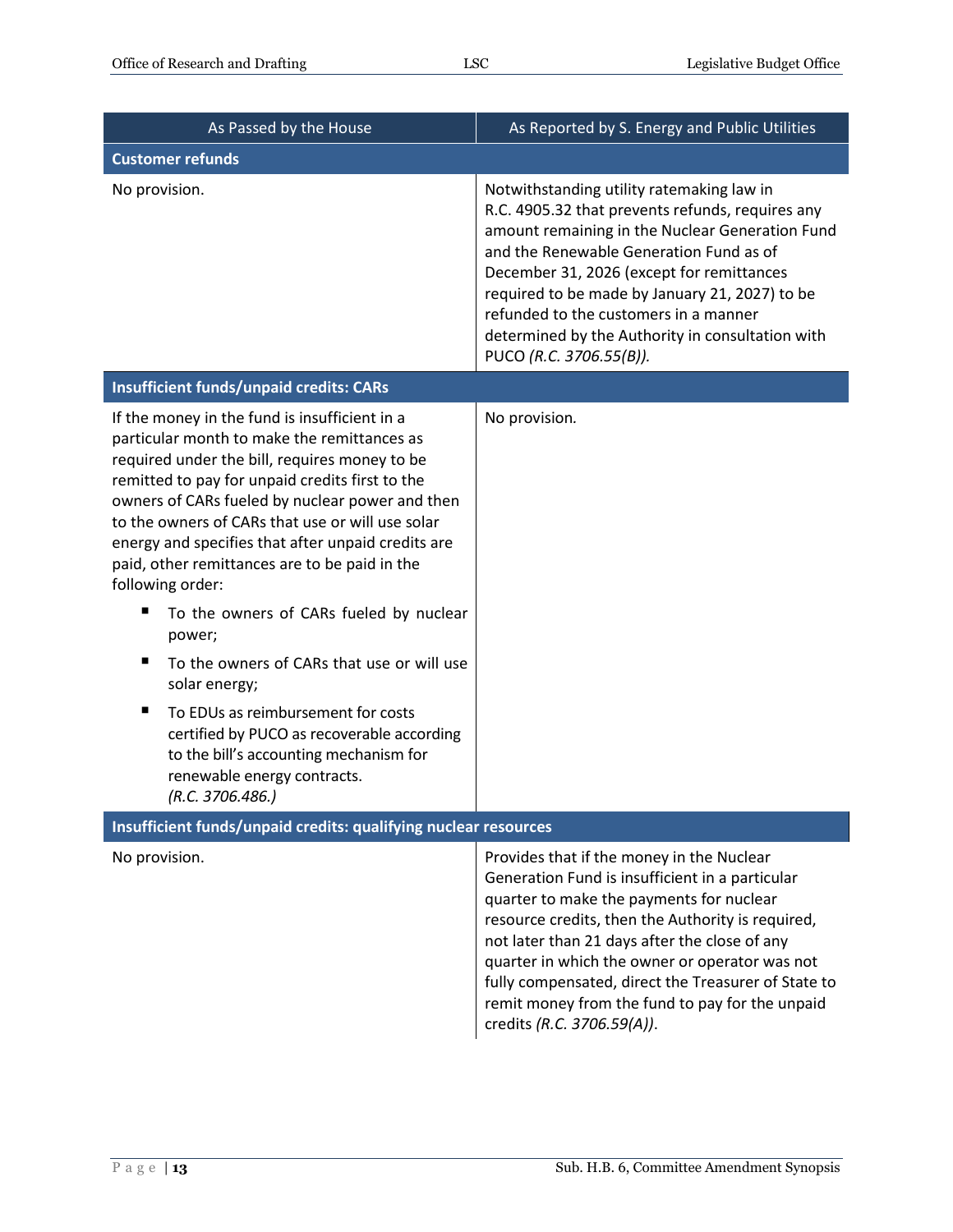| As Passed by the House                                                                                                                                                                                                                                                                                                                                                                                                                                                                                                                                                                                                                                                                                                                                                                                                                                    | As Reported by S. Energy and Public Utilities                                                                                                                                                                                                                                                                                                                                                                                                                                                                                                                                                                                                                                                                                                                                                                                                                                                                                                                                                                                  |
|-----------------------------------------------------------------------------------------------------------------------------------------------------------------------------------------------------------------------------------------------------------------------------------------------------------------------------------------------------------------------------------------------------------------------------------------------------------------------------------------------------------------------------------------------------------------------------------------------------------------------------------------------------------------------------------------------------------------------------------------------------------------------------------------------------------------------------------------------------------|--------------------------------------------------------------------------------------------------------------------------------------------------------------------------------------------------------------------------------------------------------------------------------------------------------------------------------------------------------------------------------------------------------------------------------------------------------------------------------------------------------------------------------------------------------------------------------------------------------------------------------------------------------------------------------------------------------------------------------------------------------------------------------------------------------------------------------------------------------------------------------------------------------------------------------------------------------------------------------------------------------------------------------|
| Insufficient funds/unpaid credits: qualifying renewable resources                                                                                                                                                                                                                                                                                                                                                                                                                                                                                                                                                                                                                                                                                                                                                                                         |                                                                                                                                                                                                                                                                                                                                                                                                                                                                                                                                                                                                                                                                                                                                                                                                                                                                                                                                                                                                                                |
| No provision.                                                                                                                                                                                                                                                                                                                                                                                                                                                                                                                                                                                                                                                                                                                                                                                                                                             | Provides that if the money in the Renewable<br>Generation Fund is insufficient to make the<br>payments for renewable resource credits for all<br>owners and operators of qualifying renewable<br>resources, the Authority is required to do both of<br>the following:<br>Not later than 21 days after the close of<br>п<br>the quarter in which the charges collected<br>were insufficient, direct the Treasurer of<br>State to prorate payments from the total<br>amount available in the Renewable<br>Generation Fund, based on the number of<br>each resource's credits earned during the<br>previous quarter;<br>Not later than 21 days after the close of<br>٠<br>any quarter in which the owners or<br>operators received prorated payments,<br>direct the Treasurer of State to remit<br>money from the Renewable Generation<br>Fund to pay for the unpaid credits.<br>Requires the unpaid credits to be paid<br>before any other remittances are paid for<br>current renewable resource credits.<br>(R.C. 3706.59(B).) |
| <b>Rules</b>                                                                                                                                                                                                                                                                                                                                                                                                                                                                                                                                                                                                                                                                                                                                                                                                                                              |                                                                                                                                                                                                                                                                                                                                                                                                                                                                                                                                                                                                                                                                                                                                                                                                                                                                                                                                                                                                                                |
| Requires the Authority to adopt rules necessary to<br>begin the implementation of the program not later<br>than 90 days after the bill's effective date and<br>rules necessary for further implementation and<br>administration of the program not later than 275<br>days after the bill's effective date. Requires the<br>rules to include provisions for (1) tracking the<br>number of clean air credits earned by each CAR<br>during each month of a program year based on the<br>megawatt information reported by the CAR and<br>(2) the annual audit required under the bill.<br>Requires the Authority to also adopt rules to<br>provide for Ohio a system of registering clean air<br>credits by specifying that the generation attribute<br>tracking system may be used and not by creating a<br>registry. (R.C. 3706.483 and 3706.50(B) and(C).) | Requires the Authority, not later than January 1,<br>2020, to adopt rules under R.C. Chapter 119 (the<br>Administrative Procedure Act) that are necessary<br>to implement the credit payment regime<br>$(R.C. 3706.63)$ .                                                                                                                                                                                                                                                                                                                                                                                                                                                                                                                                                                                                                                                                                                                                                                                                      |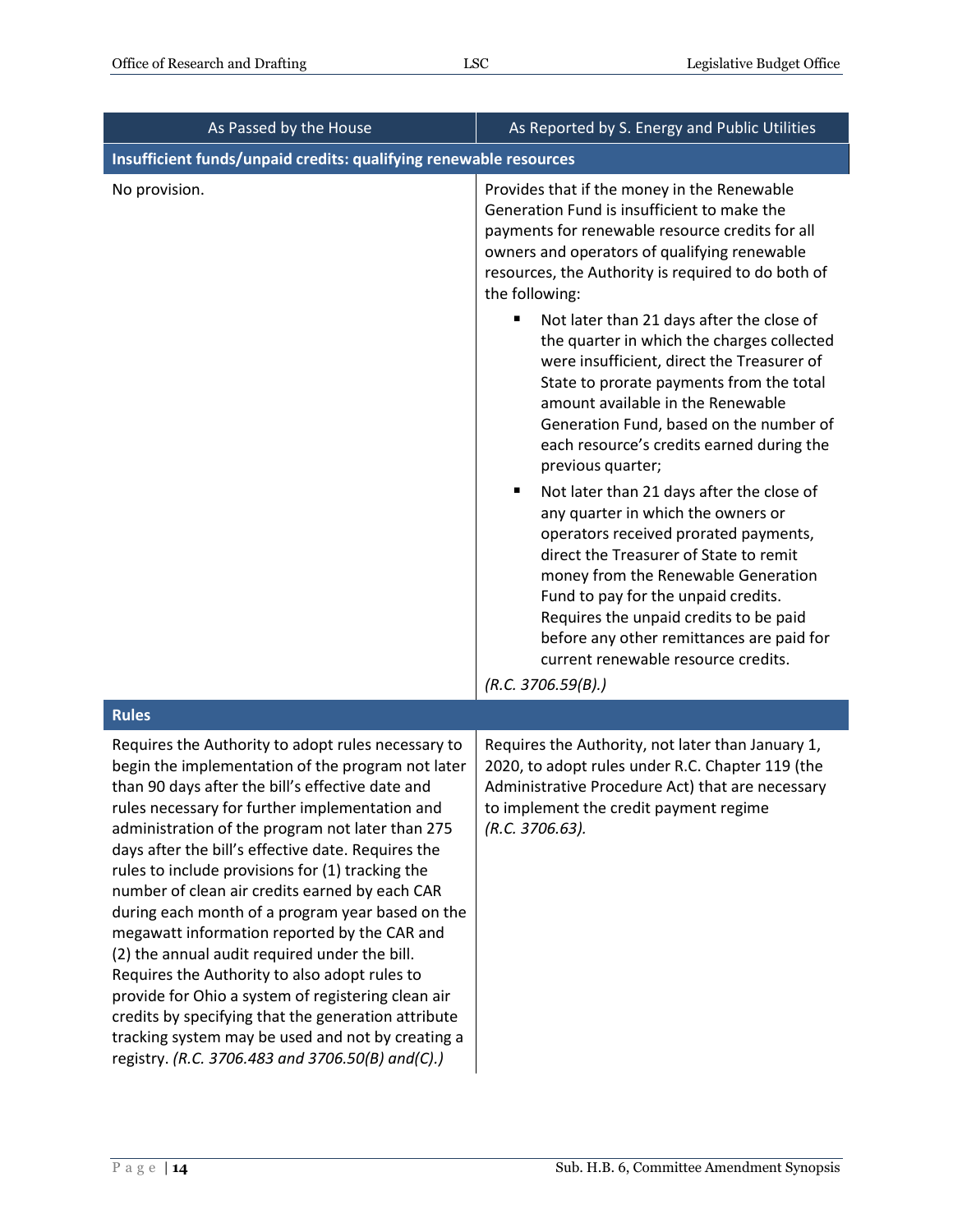| As Passed by the House                                                                                                                                                                                                                                                                                                                                                                                                                                                                                                                                                | As Reported by S. Energy and Public Utilities                                                                                                                                                                                                                                                                                                                                                                                                                                                                                                                                                                              |
|-----------------------------------------------------------------------------------------------------------------------------------------------------------------------------------------------------------------------------------------------------------------------------------------------------------------------------------------------------------------------------------------------------------------------------------------------------------------------------------------------------------------------------------------------------------------------|----------------------------------------------------------------------------------------------------------------------------------------------------------------------------------------------------------------------------------------------------------------------------------------------------------------------------------------------------------------------------------------------------------------------------------------------------------------------------------------------------------------------------------------------------------------------------------------------------------------------------|
| <b>Use of PUCO staff and experts</b>                                                                                                                                                                                                                                                                                                                                                                                                                                                                                                                                  |                                                                                                                                                                                                                                                                                                                                                                                                                                                                                                                                                                                                                            |
| No provision.                                                                                                                                                                                                                                                                                                                                                                                                                                                                                                                                                         | Permits the Authority, for purposes of carrying out<br>its duties under the credit system, to make use of<br>PUCO staff and experts in such a manner as is<br>provided by mutual arrangement between the<br>Authority and PUCO and specifies that any PUCO<br>information, data, and equipment must be placed<br>at the disposal of the Authority. Provides that if<br>information, data, or equipment is not a public<br>record because it is in the Authority's or PUCO's<br>possession, then its sharing as described above<br>does not render that information, data, and<br>equipment public records. (R.C. 3706.65.) |
| Pledges for air quality development and related capital formation and investment                                                                                                                                                                                                                                                                                                                                                                                                                                                                                      |                                                                                                                                                                                                                                                                                                                                                                                                                                                                                                                                                                                                                            |
| Allows the Authority to pledge a portion of<br>moneys that may, in the future, be accumulated in<br>the fund for the benefit of any certified CAR<br>provided the resource agrees to be bound by the<br>conditions the Authority may attach to the pledge<br>and specifies that the Authority is not required to<br>direct the distribution of fund moneys unless<br>adequate moneys are available and that the<br>provisions of the bill do not cause any pledge to be<br>construed or applied to create a general obligation<br>of or for the state (R.C. 3706.49). | No provision.                                                                                                                                                                                                                                                                                                                                                                                                                                                                                                                                                                                                              |
| Authority membership: legislative members                                                                                                                                                                                                                                                                                                                                                                                                                                                                                                                             |                                                                                                                                                                                                                                                                                                                                                                                                                                                                                                                                                                                                                            |
| Adds four legislative members to the Authority,<br>one appointed by the Speaker of the House, one<br>by the President of the Senate, one by the House<br>Minority Leader, and one by the Senate Minority<br>Leader. Specifies that legislative members are<br>nonvoting, ex officio members of the Authority<br>and serve without compensation.<br>(R.C. 3706.02(B)(4).)                                                                                                                                                                                              | No provision.                                                                                                                                                                                                                                                                                                                                                                                                                                                                                                                                                                                                              |
| Authority membership: public members                                                                                                                                                                                                                                                                                                                                                                                                                                                                                                                                  |                                                                                                                                                                                                                                                                                                                                                                                                                                                                                                                                                                                                                            |
| Adds two members of the general public to the<br>Authority, one appointed by the President of the<br>Senate, and one appointed by the Speaker of the<br>House, who are to be voting members, receive no<br>compensation, and have a term of four years<br>(R.C. 3706.02(B)(5)).                                                                                                                                                                                                                                                                                       | No provision.                                                                                                                                                                                                                                                                                                                                                                                                                                                                                                                                                                                                              |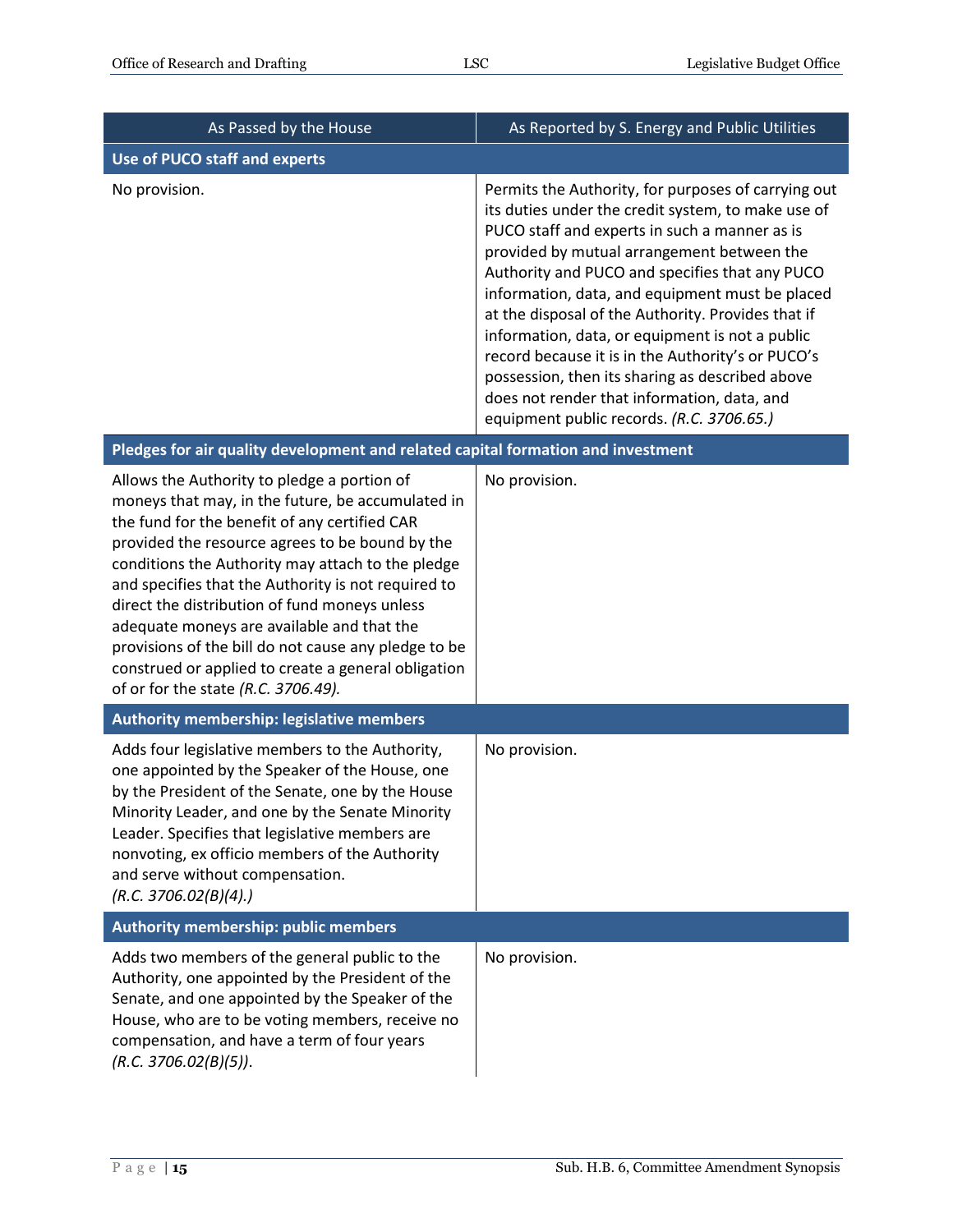| As Passed by the House                                                                                                                                                                                                                                                                                                                                                                                                                                          | As Reported by S. Energy and Public Utilities                                                                                                                                                                                                                                                                                                                                                                                  |
|-----------------------------------------------------------------------------------------------------------------------------------------------------------------------------------------------------------------------------------------------------------------------------------------------------------------------------------------------------------------------------------------------------------------------------------------------------------------|--------------------------------------------------------------------------------------------------------------------------------------------------------------------------------------------------------------------------------------------------------------------------------------------------------------------------------------------------------------------------------------------------------------------------------|
| Authority membership: surety bond exemption                                                                                                                                                                                                                                                                                                                                                                                                                     |                                                                                                                                                                                                                                                                                                                                                                                                                                |
| Provides that the four legislative members and<br>two general public members are exempt from the<br>surety bond requirement imposed on certain other<br>Authority members (R.C. 3706.02(D)).                                                                                                                                                                                                                                                                    | No provision.                                                                                                                                                                                                                                                                                                                                                                                                                  |
| <b>Resources including Ohio Valley Electric Corporation</b>                                                                                                                                                                                                                                                                                                                                                                                                     |                                                                                                                                                                                                                                                                                                                                                                                                                                |
| Defines as a "national security generation<br>resource" all generating facilities owned directly or<br>indirectly by a corporation that was formed prior<br>to 1960 by investor-owned utilities for the original<br>purpose of providing capacity and electricity to the<br>federal government for use in the nation's defense<br>or in furtherance of national interests and includes<br>the Ohio Valley Electric Corporation (OVEC)<br>(R.C. 4928.01(A)(41)). | Defines such facilities as a "legacy generation<br>resource," but specifies that they were formed for<br>the original purpose of providing power to the<br>federal government for use in the nation's defense<br>or in furtherance of national interests<br>(R.C. 4928.01(A)(41)).                                                                                                                                             |
| Recovery for a national security generation resource/legacy generation resource                                                                                                                                                                                                                                                                                                                                                                                 |                                                                                                                                                                                                                                                                                                                                                                                                                                |
| Permits an EDU to continue recovering, through<br>2030, its national security generation resource net<br>impact after the expiration of any mechanism<br>authorized by the PUCO to recover that impact.<br>Makes the recovery subject to audit,<br>reconciliation, and a prudence review.<br>(R.C. 4928.01, 4928.147, and 4928.148.)                                                                                                                            | Provides that, on January 1, 2020, PUCO must<br>replace any mechanism authorized by the public<br>utilities commission prior to the effective date of<br>this section for retail recovery of prudently<br>incurred costs related to a legacy generation<br>resource with a nonbypassable rate mechanism<br>for recovery of those costs through December 31,<br>2030, from customers of all EDUs in Ohio<br>(R.C. 4928.148(A)). |
| No provision.                                                                                                                                                                                                                                                                                                                                                                                                                                                   | Specifies that the nonbypassable rate mechanism<br>(to be established through a PUCO-determined<br>process) is not for an increase in any rate, joint<br>rate, toll, classification, charge, or rental<br>notwithstanding anything to the contrary in the<br>public utilities law (R.C. 4928.148(A)).                                                                                                                          |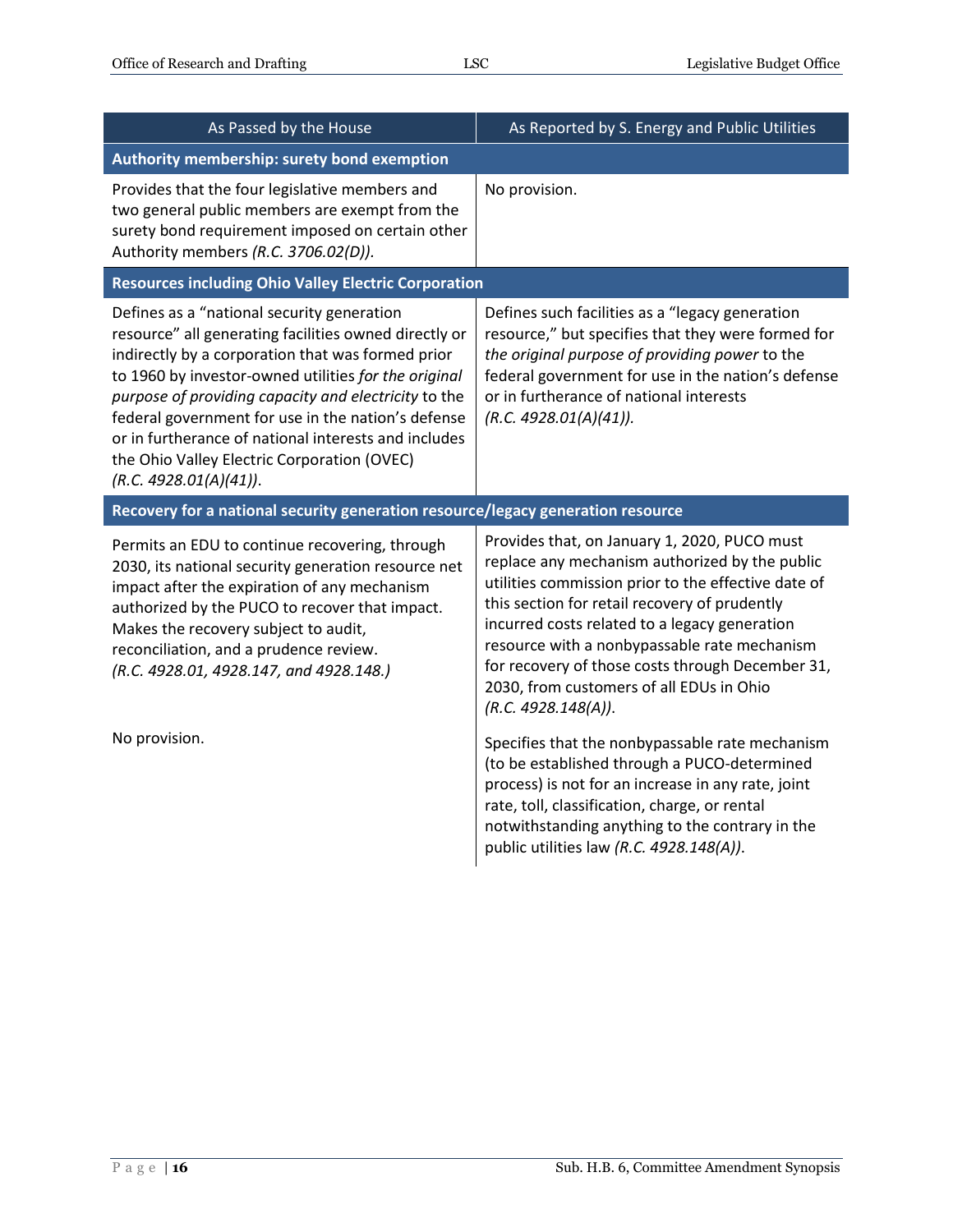| As Passed by the House                                                                                                                                                                                                                                                               | As Reported by S. Energy and Public Utilities                                                                                                                                                                                                                                                                                                                                                                                                                                             |  |
|--------------------------------------------------------------------------------------------------------------------------------------------------------------------------------------------------------------------------------------------------------------------------------------|-------------------------------------------------------------------------------------------------------------------------------------------------------------------------------------------------------------------------------------------------------------------------------------------------------------------------------------------------------------------------------------------------------------------------------------------------------------------------------------------|--|
| Recovery for a national security generation resource/legacy generation resource: prudence and<br>reasonableness reviews                                                                                                                                                              |                                                                                                                                                                                                                                                                                                                                                                                                                                                                                           |  |
| Requires PUCO to determine, every three years,<br>the prudence and reasonableness of EDU's actions<br>related to the national security generation<br>resource and exclude from recovery those costs<br>that the PUCO determines imprudent and<br>unreasonable (R.C. 4928.148(A)(1)). | Requires PUCO to determine the prudence and<br>reasonableness of the actions of EDUs with<br>ownership interests in the legacy generation<br>resource and exclude from recovery the costs that<br>PUCO determines are imprudent or unreasonable<br>and specifies that this determination is to be made<br>during 2021 for actions in 2020, and again in 2024,<br>2027, and 2030 during the three calendar years<br>that preceded the year of the determination<br>(R.C. 4928.148 (A)(1)). |  |
| Recovery for a national security generation resource/legacy generation resource: cost caps                                                                                                                                                                                           |                                                                                                                                                                                                                                                                                                                                                                                                                                                                                           |  |
| Caps the recovery at \$2.50 per month per<br>customer for residential customers and \$2,500 per<br>month per customer for other customer classes<br>(R.C. 4928.148(A)(2)).                                                                                                           | Caps the recovery at \$1.50 per month per<br>customer for residential customers and \$1,500 per<br>month per customer for other customer classes<br>(R.C. 4928.148(A)(2)).                                                                                                                                                                                                                                                                                                                |  |
| Recovery for a national security generation resource/legacy generation resource: PUCO inquiry                                                                                                                                                                                        |                                                                                                                                                                                                                                                                                                                                                                                                                                                                                           |  |
| Requires PUCO to conduct an inquiry in 2029 to<br>determine whether it is in the public interest to<br>continue recovery of the national security<br>generation resource net impact after 2030 and<br>report its findings to the General Assembly<br>(R.C. 4928.148(B)).             | No provision.                                                                                                                                                                                                                                                                                                                                                                                                                                                                             |  |
| Recovery for a national security generation resource/legacy generation resource: General Assembly<br>action                                                                                                                                                                          |                                                                                                                                                                                                                                                                                                                                                                                                                                                                                           |  |
| Provides for the discontinuation of the<br>nonbypassable rate mechanism on December 31,<br>2030, unless extended by the General Assembly<br>(R.C. 4928.148(A)(3)).                                                                                                                   | No provision.                                                                                                                                                                                                                                                                                                                                                                                                                                                                             |  |
| Recovery for a national security generation resource/legacy generation resource: cutoff deferral<br>recovery                                                                                                                                                                         |                                                                                                                                                                                                                                                                                                                                                                                                                                                                                           |  |
| No provision.                                                                                                                                                                                                                                                                        | Provides for discontinuation of recovery of any<br>deferrals of prudently incurred costs related to a<br>legacy generation resource, on December 31, 2030<br>(R.C. 4928.148(A)(3)).                                                                                                                                                                                                                                                                                                       |  |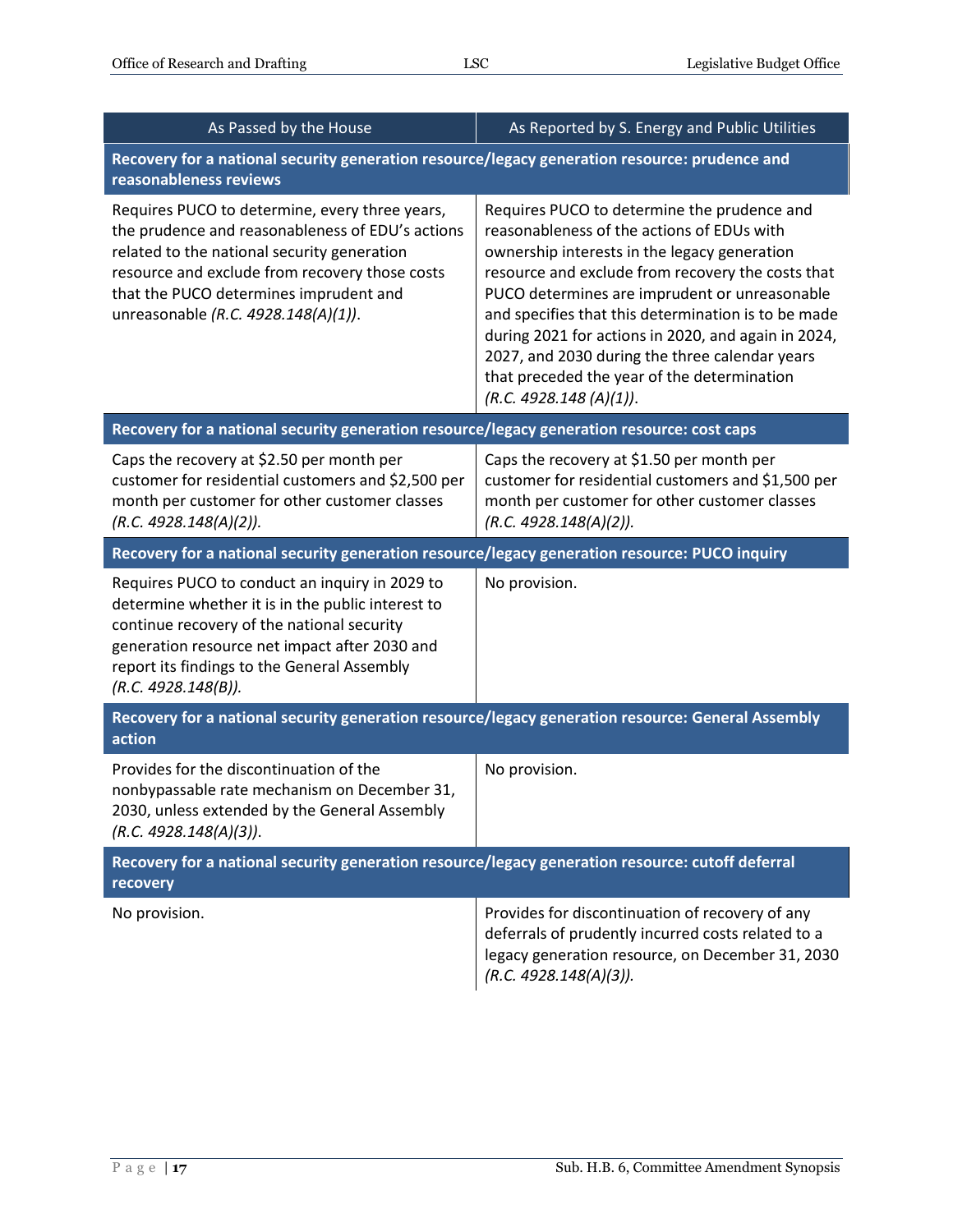| As Passed by the House                                                                                                                                                                                                                                                                                                                                                 | As Reported by S. Energy and Public Utilities                                                                                                                                                                                                                                                                                                                                                                                                                                                                                                                                                                                                                              |  |
|------------------------------------------------------------------------------------------------------------------------------------------------------------------------------------------------------------------------------------------------------------------------------------------------------------------------------------------------------------------------|----------------------------------------------------------------------------------------------------------------------------------------------------------------------------------------------------------------------------------------------------------------------------------------------------------------------------------------------------------------------------------------------------------------------------------------------------------------------------------------------------------------------------------------------------------------------------------------------------------------------------------------------------------------------------|--|
| Recovery for a national security generation resource/legacy generation resource: EDU with no<br>ownership interest                                                                                                                                                                                                                                                     |                                                                                                                                                                                                                                                                                                                                                                                                                                                                                                                                                                                                                                                                            |  |
| No provision.                                                                                                                                                                                                                                                                                                                                                          | Requires PUCO to determine the manner in which<br>charges collected by an EDU with no ownership<br>interest in a legacy generation resource shall be<br>remitted to the EDUs with such ownership<br>interests, in direct proportion to each EDU's<br>sponsorship interest (R.C. 4928.148(A)(4)).                                                                                                                                                                                                                                                                                                                                                                           |  |
| Recovery for a national security generation resource/legacy generation resource: state policy                                                                                                                                                                                                                                                                          |                                                                                                                                                                                                                                                                                                                                                                                                                                                                                                                                                                                                                                                                            |  |
| Adds that it is state policy to provide clarity in cost<br>recovery for Ohio-based EDUs in conjunction with<br>national security generation resources and support<br>EDU and affiliate divestiture of ownership interests<br>in any national security generation resource if<br>divestiture efforts result in no adverse<br>consequences to the EDU (R.C. 4928.02(O)). | No provision.                                                                                                                                                                                                                                                                                                                                                                                                                                                                                                                                                                                                                                                              |  |
| <b>Renewable energy requirements</b>                                                                                                                                                                                                                                                                                                                                   |                                                                                                                                                                                                                                                                                                                                                                                                                                                                                                                                                                                                                                                                            |  |
| Repeals the renewable energy requirements<br>effective January 1, 2020 (R.C. 1710.061, 4928.64,<br>4928.643, 4928.644, and 4928.65 (repealed);<br>conforming changes in R.C. 1710.06, 4928.01,<br>4928.142, 4928.143, 4928.20, 4928.61, 4928.62,<br>4928.641, 4928.645, 4928.66, 5501.311, and<br>5727.75; Section 10).                                                | Changes the renewable energy requirements for<br>years 2020 through 2025 so that by the end of<br>2026, an EDU and an electric services company<br>(ESC) shall provide 8.5% of their electricity supply<br>from qualifying renewable energy resources, with<br>no requirement that a portion come from solar<br>energy resources (solar energy resource<br>requirement ends as of 2019 at 0.22%). Removes<br>the requirement that an EDU and ESC maintain<br>those compliance levels in subsequent years.<br>(R.C. 4928.64(B) and $(C)(2)$ .)                                                                                                                              |  |
| Renewable energy compliance reduction with solar pooling                                                                                                                                                                                                                                                                                                               |                                                                                                                                                                                                                                                                                                                                                                                                                                                                                                                                                                                                                                                                            |  |
| No provision.                                                                                                                                                                                                                                                                                                                                                          | Provides that, beginning with compliance year<br>2020, PUCO is required to reduce the kilowatt<br>hour renewable energy resource requirements for<br>all EDUs and ESCs in Ohio by taking the total<br>amount of kilowatt hours produced, if any, by all<br>"qualifying renewable resources" (solar facility of<br>50 or more megawatts with a Power Siting Board<br>certificate issued before June 1, 2019--defined<br>above), during the preceding compliance year,<br>allocating that total among all EDUs and ESCs in<br>proportion to their baselines for the subject<br>compliance year, and subtracting that allocated<br>amount from the EDU's and ESC's compliance |  |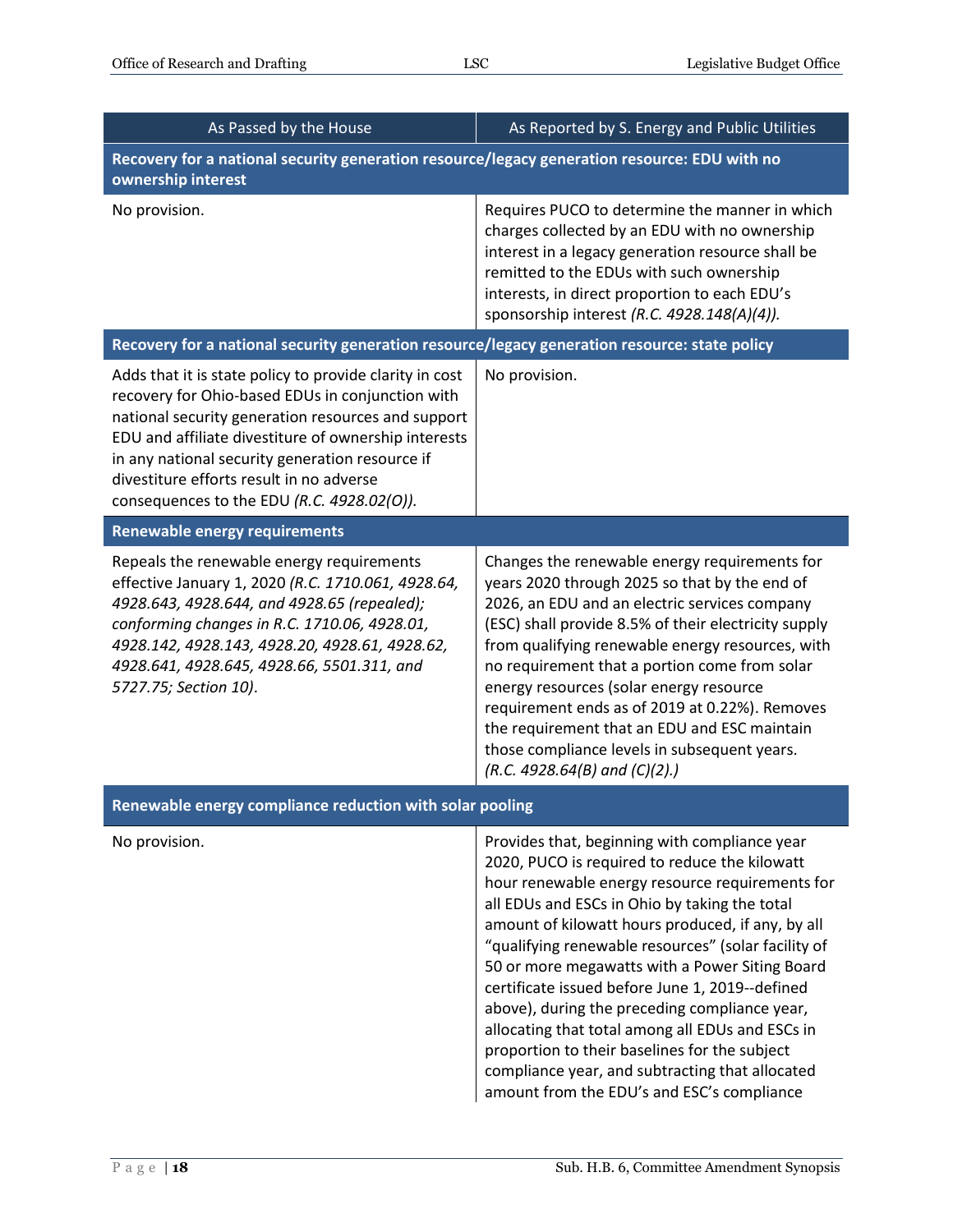| As Passed by the House                                                                                                                                                                                                                                                                                                                                                                                                                                                                                                                                                                                                                                                                                                                                                                                                                                                                                                                                        | As Reported by S. Energy and Public Utilities                                                                                                                                                                                                                                                                                                                                                                                                                                                       |
|---------------------------------------------------------------------------------------------------------------------------------------------------------------------------------------------------------------------------------------------------------------------------------------------------------------------------------------------------------------------------------------------------------------------------------------------------------------------------------------------------------------------------------------------------------------------------------------------------------------------------------------------------------------------------------------------------------------------------------------------------------------------------------------------------------------------------------------------------------------------------------------------------------------------------------------------------------------|-----------------------------------------------------------------------------------------------------------------------------------------------------------------------------------------------------------------------------------------------------------------------------------------------------------------------------------------------------------------------------------------------------------------------------------------------------------------------------------------------------|
|                                                                                                                                                                                                                                                                                                                                                                                                                                                                                                                                                                                                                                                                                                                                                                                                                                                                                                                                                               | amount as otherwise determined under the<br>renewable energy resource requirements<br>(R.C. 4928.642).                                                                                                                                                                                                                                                                                                                                                                                              |
| <b>Renewable energy credit limitations</b>                                                                                                                                                                                                                                                                                                                                                                                                                                                                                                                                                                                                                                                                                                                                                                                                                                                                                                                    |                                                                                                                                                                                                                                                                                                                                                                                                                                                                                                     |
| No provision.                                                                                                                                                                                                                                                                                                                                                                                                                                                                                                                                                                                                                                                                                                                                                                                                                                                                                                                                                 | Provides that, beginning January 1, 2020, a<br>"qualifying renewable resource" (solar facility of<br>50 or more megawatts with a Power Siting Board<br>certificate issued before June 1, 2019--defined<br>above) is not eligible to obtain a renewable energy<br>credit available under the renewable energy<br>requirement law for any megawatt hour for which<br>the resource has been issued a renewable energy<br>credit under the credit system established in the<br>bill (R.C. 4928.645(C)). |
| Renewable energy service purchase programs                                                                                                                                                                                                                                                                                                                                                                                                                                                                                                                                                                                                                                                                                                                                                                                                                                                                                                                    |                                                                                                                                                                                                                                                                                                                                                                                                                                                                                                     |
| Allows an EDU, subject to approval by PUCO and<br>regardless of any limitations set forth in any other<br>section of R.C. Chapter 4928 to offer a customer<br>the opportunity to purchase renewable energy<br>services on a nondiscriminatory basis, by offering a<br>customer (1) the opportunity to purchase RECs for<br>any purpose the customer elects, or (2) a<br>nondiscriminatory schedule or reasonable<br>arrangement involving the production and supply<br>of renewable energy. Provides that PUCO may not<br>approve any schedule or arrangement unless the<br>schedule or arrangement does not cause an undue<br>burden or unreasonable preference or<br>disadvantage to nonparticipating customers and<br>the EDU commits to comply with any conditions<br>PUCO imposes to ensure that the EDU and<br>participating customers are solely responsible for<br>the risks, costs, and benefits of any schedule or<br>arrangement. (R.C. 4928.647.) | No provision.                                                                                                                                                                                                                                                                                                                                                                                                                                                                                       |
| <b>Renewable energy contract costs</b>                                                                                                                                                                                                                                                                                                                                                                                                                                                                                                                                                                                                                                                                                                                                                                                                                                                                                                                        |                                                                                                                                                                                                                                                                                                                                                                                                                                                                                                     |
| Provides for an EDU to recover its costs for existing<br>renewable energy contractual obligations affected<br>by the repeal of the renewable energy<br>requirements. Provides for recovery through the<br>Ohio Clean Air Program Fund or through a<br>distribution charge on the EDU's retail customers if<br>fund money is insufficient. Provides other<br>regulatory devices, including the use of regulatory                                                                                                                                                                                                                                                                                                                                                                                                                                                                                                                                               | Provides that an EDU that executed a contract<br>before April 1, 2014 to procure renewable energy<br>resources and ongoing costs under that contract<br>were being recovered as of September 12, 2014,<br>that cost recovery is required to continue on a<br>bypassable basis through December 31, 2032,<br>instead of "until the prudently incurred costs<br>are fully recovered" (as existing law provides).                                                                                      |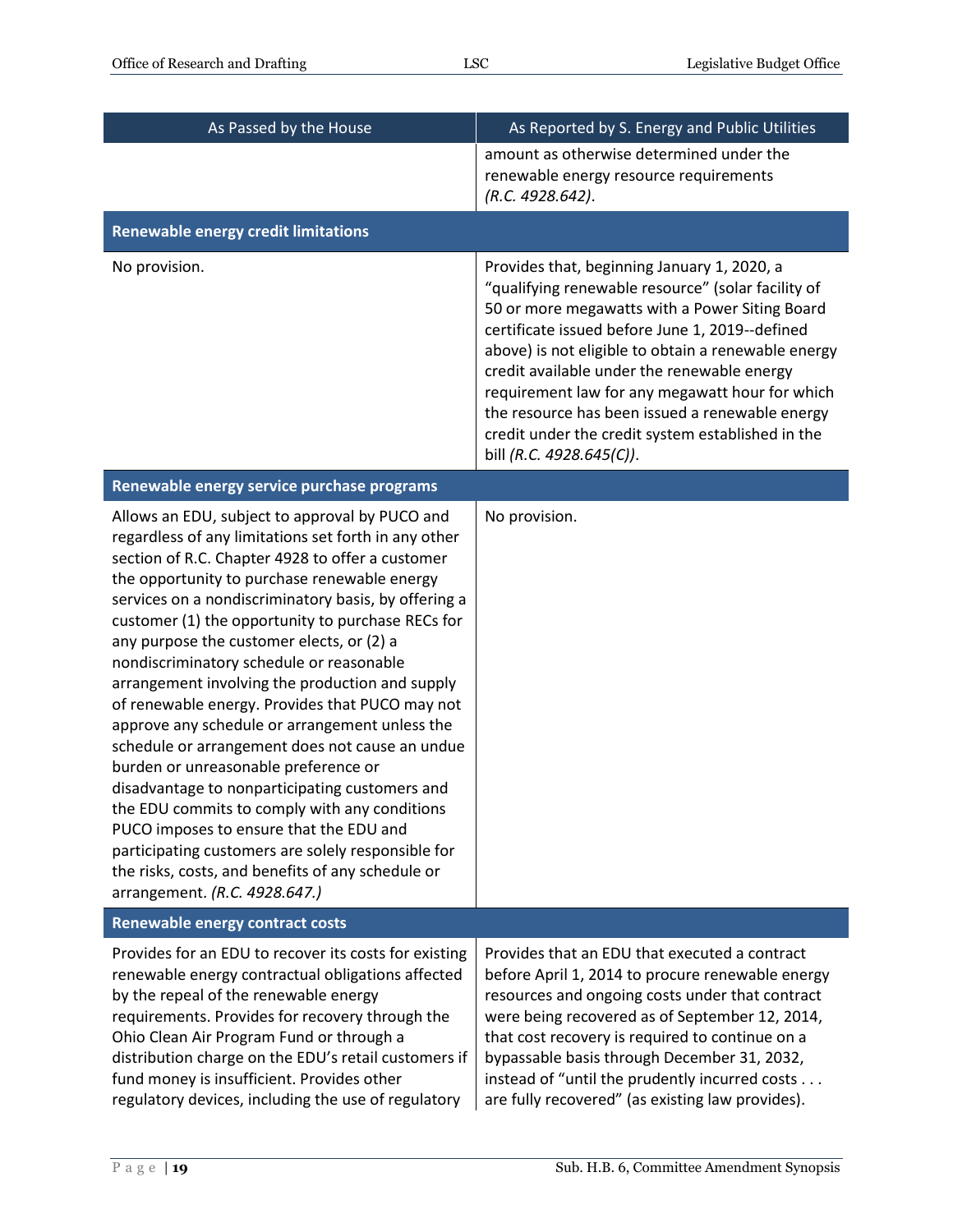| As Passed by the House                                                                                                                                                                                                                    | As Reported by S. Energy and Public Utilities                                                                                                                                                                                                                                                                                                                                                                                                                                                                                                                                                                                                                                                                                                                                                                                                                                                                                                                                                                                                                                                                              |
|-------------------------------------------------------------------------------------------------------------------------------------------------------------------------------------------------------------------------------------------|----------------------------------------------------------------------------------------------------------------------------------------------------------------------------------------------------------------------------------------------------------------------------------------------------------------------------------------------------------------------------------------------------------------------------------------------------------------------------------------------------------------------------------------------------------------------------------------------------------------------------------------------------------------------------------------------------------------------------------------------------------------------------------------------------------------------------------------------------------------------------------------------------------------------------------------------------------------------------------------------------------------------------------------------------------------------------------------------------------------------------|
| assets, to aid cost recovery. (R.C. 3706.485 and<br>4928.641.)                                                                                                                                                                            | Specifies that this recovery will take place<br>regardless of the changes made to the renewable<br>energy portfolio standards in the bill.<br>(R.C. 4928.641(A).)                                                                                                                                                                                                                                                                                                                                                                                                                                                                                                                                                                                                                                                                                                                                                                                                                                                                                                                                                          |
| Energy efficiency requirements: specific recovery provisions for early terminated portfolio plans                                                                                                                                         |                                                                                                                                                                                                                                                                                                                                                                                                                                                                                                                                                                                                                                                                                                                                                                                                                                                                                                                                                                                                                                                                                                                            |
| Provides for cost recovery for energy<br>efficiency/peak demand reduction portfolio plans<br>that terminate on December 31, 2020 (as required<br>by the bill), which is before the end of their PUCO-<br>approved term (R.C. 4928.66(G)). | No provision.                                                                                                                                                                                                                                                                                                                                                                                                                                                                                                                                                                                                                                                                                                                                                                                                                                                                                                                                                                                                                                                                                                              |
| Energy efficiency requirements: pooling to meet 17.5% collective energy efficiency savings                                                                                                                                                |                                                                                                                                                                                                                                                                                                                                                                                                                                                                                                                                                                                                                                                                                                                                                                                                                                                                                                                                                                                                                                                                                                                            |
| No provision.                                                                                                                                                                                                                             | Requires PUCO, not later than February 1, 2021, to<br>determine the cumulative energy savings<br>collectively estimated by PUCO to be achieved,<br>since 2009, by all EDUs in Ohio as of December 31,<br>2020 and determine if the total meets 17.5% of<br>the collective baseline the bill provides for all the<br>EDUs. Provides, generally that if the total is 17.5%<br>or more, then full compliance with the energy<br>efficiency requirements are deemed to have been<br>achieved for all EDUs collectively. Provides for<br>PUCO to determine further energy efficiency<br>programs that must occur if 17.5% is not<br>collectively achieved, including PUCO establishing<br>a date certain when full compliance will be<br>deemed achieved. Provides that EDU cost recovery<br>mechanisms will terminate on the date full<br>compliance is deemed achieved, except as may be<br>necessary for a final reconciliation between<br>revenue collected and allowable cost of<br>compliance associated with compliance efforts<br>occurring prior to the date full compliance is<br>deemed achieved. (R.C. 4928.66(G).) |
| <b>Energy efficiency programs: application for approval</b>                                                                                                                                                                               |                                                                                                                                                                                                                                                                                                                                                                                                                                                                                                                                                                                                                                                                                                                                                                                                                                                                                                                                                                                                                                                                                                                            |
| Allows an electric distribution utility to apply to<br>PUCO for approval of programs to encourage<br>energy efficiency/peak demand reduction, which<br>programs may begin in 2021 (R.C. 4928.661).                                        | No provision.                                                                                                                                                                                                                                                                                                                                                                                                                                                                                                                                                                                                                                                                                                                                                                                                                                                                                                                                                                                                                                                                                                              |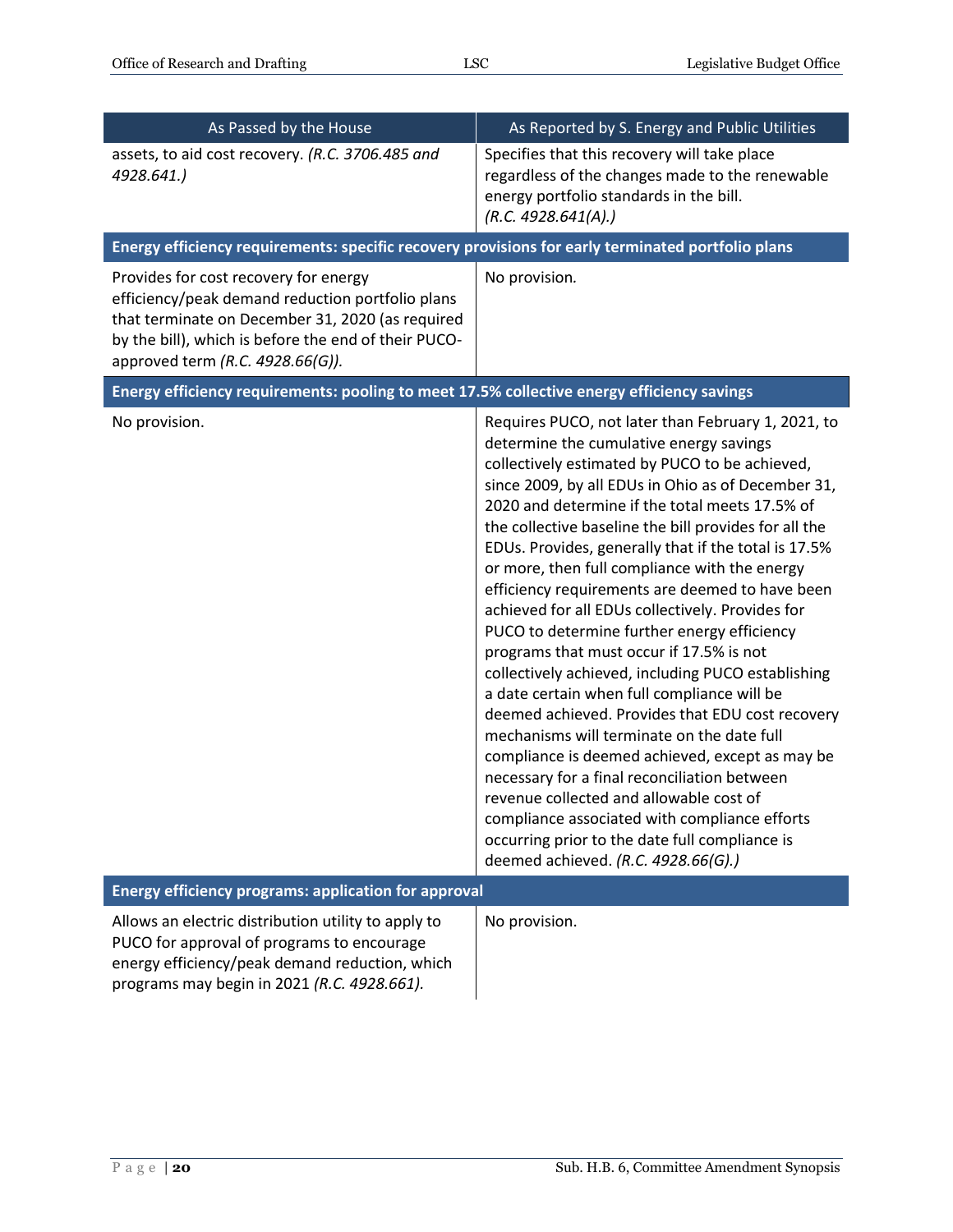| As Passed by the House                                                                                                                                                                                                                                                                                                                                                                                                                                                                                     | As Reported by S. Energy and Public Utilities                                                                                                                                                                                                                                                                                                                                                                                                                                                                                                                                                                                                                                                                                                                     |
|------------------------------------------------------------------------------------------------------------------------------------------------------------------------------------------------------------------------------------------------------------------------------------------------------------------------------------------------------------------------------------------------------------------------------------------------------------------------------------------------------------|-------------------------------------------------------------------------------------------------------------------------------------------------------------------------------------------------------------------------------------------------------------------------------------------------------------------------------------------------------------------------------------------------------------------------------------------------------------------------------------------------------------------------------------------------------------------------------------------------------------------------------------------------------------------------------------------------------------------------------------------------------------------|
| Energy efficiency programs: expansion of "portfolio plan" definition                                                                                                                                                                                                                                                                                                                                                                                                                                       |                                                                                                                                                                                                                                                                                                                                                                                                                                                                                                                                                                                                                                                                                                                                                                   |
| Expands the definition of "portfolio plan" for<br>purposes of energy efficiency/peak demand<br>reduction requirements to programs to encourage<br>energy efficiency/peak demand reduction, which<br>programs may begin in 2021<br>(R.C. 4928.6610(C)(2)).                                                                                                                                                                                                                                                  | Expands the definition of "portfolio plan" for<br>purposes of energy efficiency/peak demand<br>reduction requirements to programs to PUCO<br>energy efficiency programs that must occur if<br>17.5% is not collectively achieved<br>(R.C. 4928.6610(C)(2)).                                                                                                                                                                                                                                                                                                                                                                                                                                                                                                       |
| <b>Mercantile customer competitiveness</b>                                                                                                                                                                                                                                                                                                                                                                                                                                                                 |                                                                                                                                                                                                                                                                                                                                                                                                                                                                                                                                                                                                                                                                                                                                                                   |
| No provision.                                                                                                                                                                                                                                                                                                                                                                                                                                                                                              | To facilitate competitiveness of mercantile<br>customers that are located in Ohio and are<br>registered as self-assessing purchasers for<br>purposes of the Kilowatt Hour Tax:<br>Requires PUCO to reduce the EDU and ESC<br>п<br>baselines used to determine compliance<br>with<br>renewable<br>energy<br>resource<br>requirements to exclude the load and<br>usage of such mercantile customers;<br>ш<br>Upon the effective date of the reduction:<br>❖ Relieves any EDU or ESC serving the<br>mercantile customer from the<br>amount of compliance that would<br>be required but for the reduction;<br>❖ Exempts such mercantile customers<br>from any bypassable charge for the<br>costs of renewable energy resource<br>requirements.<br>(R.C. 4928.644(B).) |
| Power agreements with mercantile customers                                                                                                                                                                                                                                                                                                                                                                                                                                                                 |                                                                                                                                                                                                                                                                                                                                                                                                                                                                                                                                                                                                                                                                                                                                                                   |
| Requires PUCO to facilitate and encourage the<br>establishment of retail purchased power<br>agreements having a term of three years or more<br>through which mercantile customers commit to<br>satisfy a material portion of their electricity<br>requirements from the output of a clean air<br>resource (that is customer-sited and a self-<br>generator) and permits PUCO to exempt such<br>purchased mercantile customers from the per-<br>account monthly charge under the program<br>(R.C. 4928.47). | Permits an EDU, on a nondiscriminatory basis and<br>subject to PUCO approval, to enter into an<br>agreement having a term of three years or more<br>with a mercantile customer or group of mercantile<br>customers for the purpose of constructing a<br>customer-sited renewable energy resource in Ohio<br>that will provide the mercantile customer or group<br>with a material portion of the customer's or<br>group's electricity requirements. (R.C. 4928.47(A)).                                                                                                                                                                                                                                                                                            |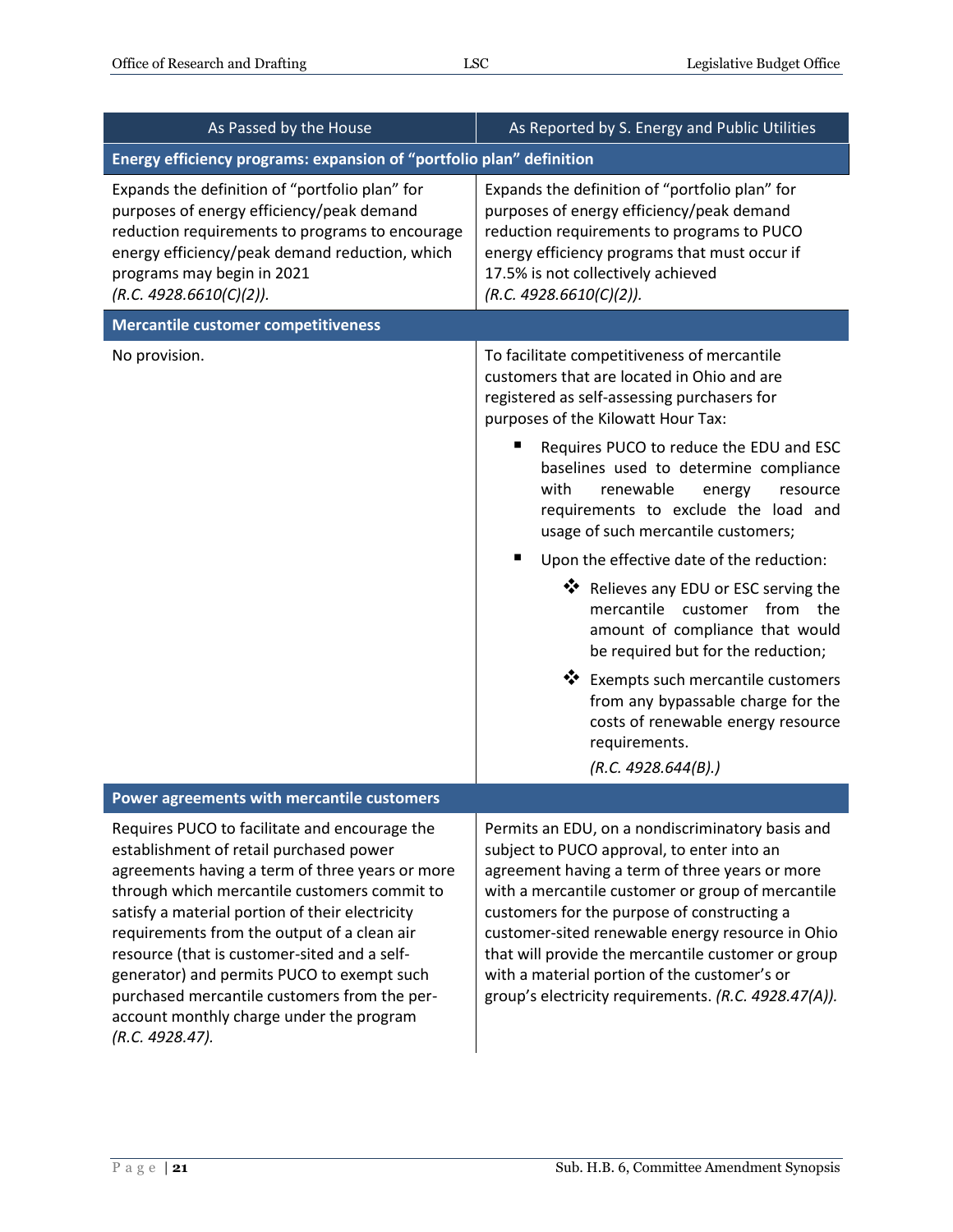| As Passed by the House                                                                                                                                                                                                                                                                                                                                                                                                                                                                                                 | As Reported by S. Energy and Public Utilities                                                                                                                                                                                                                                                                                                                                                                                                                                                                                                            |
|------------------------------------------------------------------------------------------------------------------------------------------------------------------------------------------------------------------------------------------------------------------------------------------------------------------------------------------------------------------------------------------------------------------------------------------------------------------------------------------------------------------------|----------------------------------------------------------------------------------------------------------------------------------------------------------------------------------------------------------------------------------------------------------------------------------------------------------------------------------------------------------------------------------------------------------------------------------------------------------------------------------------------------------------------------------------------------------|
| Power agreements with mercantile customers: responsibility for costs                                                                                                                                                                                                                                                                                                                                                                                                                                                   |                                                                                                                                                                                                                                                                                                                                                                                                                                                                                                                                                          |
| No provision.                                                                                                                                                                                                                                                                                                                                                                                                                                                                                                          | Requires any direct or indirect costs, including<br>costs for infrastructure development or<br>generation, associated with the in-state customer-<br>sited renewable energy resource (described<br>above) to be paid for solely by the EDU and the<br>mercantile customer or group of mercantile<br>customers. Specifies that at no point may PUCO<br>authorize the EDU to collect, nor may the EDU<br>ever collect, any of these costs from any customer<br>other than the mercantile customer or group of<br>mercantile customers. (R.C. 4928.47(B).). |
| Power agreements with mercantile customers: rules                                                                                                                                                                                                                                                                                                                                                                                                                                                                      |                                                                                                                                                                                                                                                                                                                                                                                                                                                                                                                                                          |
| Requires PUCO to promulgate rules (1) to begin<br>implementation of the power agreement<br>provisions not later than 90 days after the bill's<br>effective date and (2) for further implementation<br>and administration of the provisions not later than<br>275 days after the bill's effective date<br>(R.C. 4928.47(C)).                                                                                                                                                                                            | No provision.                                                                                                                                                                                                                                                                                                                                                                                                                                                                                                                                            |
| Report on Federal Energy Regulatory Commission (FERC) capacity program: end-use customer<br>participation in PJM demand response program                                                                                                                                                                                                                                                                                                                                                                               |                                                                                                                                                                                                                                                                                                                                                                                                                                                                                                                                                          |
| If FERC authorizes a program for states to take<br>action relating to capacity resources in the<br>organized wholesale market, requires PUCO to<br>promptly review the program and submit a report<br>with recommendations regarding procurement<br>and legislation to the General Assembly and to<br>also incorporate in the report the policy of<br>facilitating the state's effectiveness in the global<br>economy by minimizing any adverse impact on<br>trade-exposed industrial manufacturers<br>(R.C. 4928.46). | No provision.                                                                                                                                                                                                                                                                                                                                                                                                                                                                                                                                            |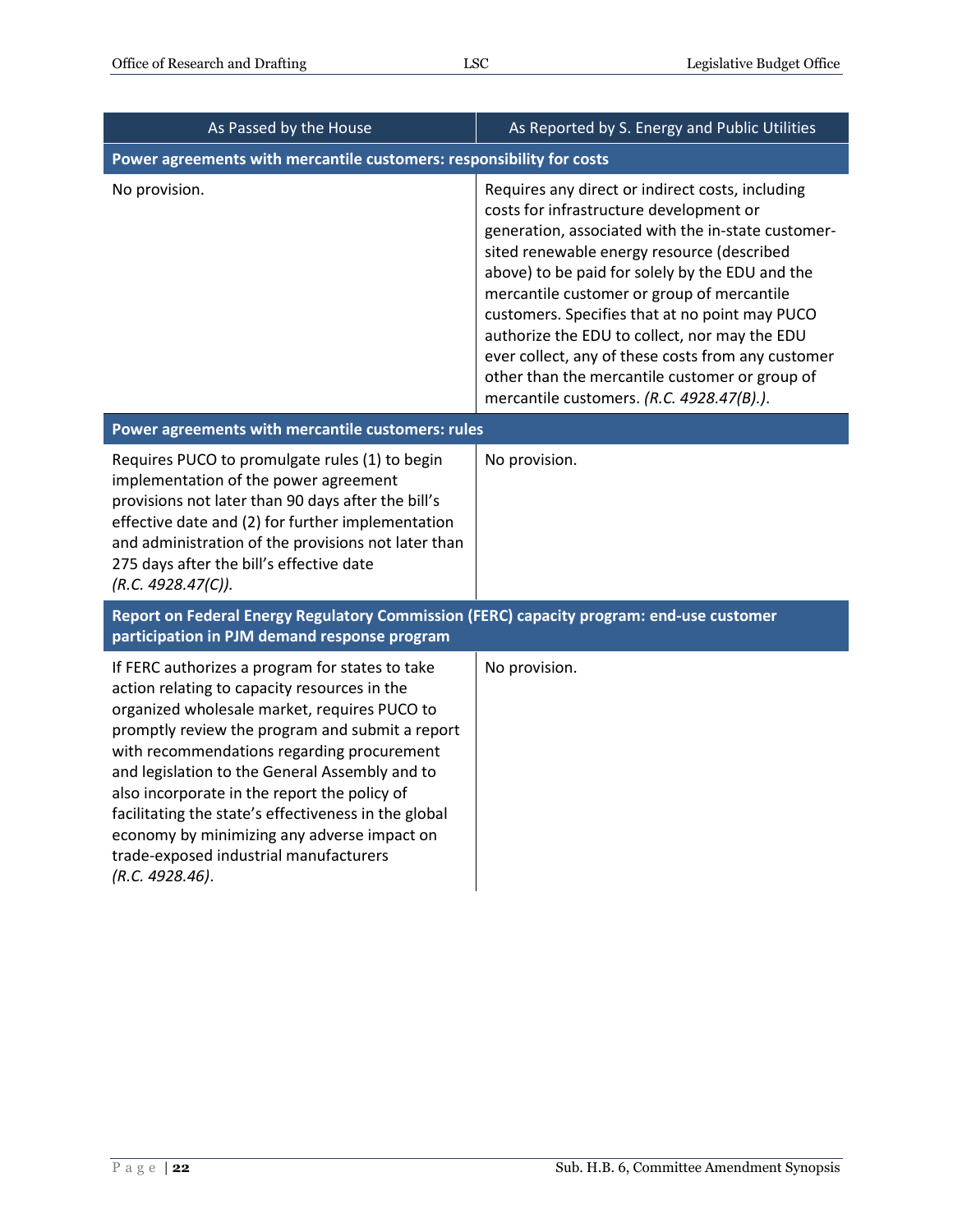| As Passed by the House                                                                                                                                                                                                                                                                                                                                                                                                                                                                                                                                                                                                                                                                                                                                                                                                                                                                                 | As Reported by S. Energy and Public Utilities                                                                                                                                                                                                                                                                                                                                                                                                                                                                                                                                                                                                                                                                   |
|--------------------------------------------------------------------------------------------------------------------------------------------------------------------------------------------------------------------------------------------------------------------------------------------------------------------------------------------------------------------------------------------------------------------------------------------------------------------------------------------------------------------------------------------------------------------------------------------------------------------------------------------------------------------------------------------------------------------------------------------------------------------------------------------------------------------------------------------------------------------------------------------------------|-----------------------------------------------------------------------------------------------------------------------------------------------------------------------------------------------------------------------------------------------------------------------------------------------------------------------------------------------------------------------------------------------------------------------------------------------------------------------------------------------------------------------------------------------------------------------------------------------------------------------------------------------------------------------------------------------------------------|
| <b>Taxable property</b>                                                                                                                                                                                                                                                                                                                                                                                                                                                                                                                                                                                                                                                                                                                                                                                                                                                                                |                                                                                                                                                                                                                                                                                                                                                                                                                                                                                                                                                                                                                                                                                                                 |
| Permits an electric company with taxable property<br>that is, or is part of, a certified CAR fueled by<br>nuclear power to file a petition for reassessment<br>seeking a reduction in taxable value of that<br>property, provided that any such petition may not<br>request, and the tax commissioner has no<br>authority to grant, a reduction in taxable value<br>below the taxable values for such property as of<br>the effective date of the bill (R.C. 5727.47(G)).                                                                                                                                                                                                                                                                                                                                                                                                                              | Prohibits the taxable property of an electric<br>company that is or is part of a qualifying nuclear<br>resource receiving payments for nuclear resource<br>credits for any part of a tax year to be assessed for<br>that year at less than the taxable value of such<br>property as of the effective date of the bill.<br>Prohibits the electric company from valuing such<br>property at less than its taxable value as of that<br>date in its annual report filed or from filing a<br>petition for reassessment seeking a reduction in<br>taxable value below the taxable value of such<br>property as of that date, and prohibits the tax<br>commissioner from granting such a reduction<br>(R.C. 5727.231). |
| Township referendum for wind farms                                                                                                                                                                                                                                                                                                                                                                                                                                                                                                                                                                                                                                                                                                                                                                                                                                                                     |                                                                                                                                                                                                                                                                                                                                                                                                                                                                                                                                                                                                                                                                                                                 |
| Establishes a procedure for electors in the<br>unincorporated areas of a township to submit a<br>referendum petition to approve or reject a<br>certificate issued by the Power Siting Board for a<br>wind farm that is to be located in whole or in part<br>in the township. Provides that the certificate is<br>invalid if rejected at the referendum by electors<br>from all participating townships. Requires the<br>Power Siting Board to modify the certificate if not<br>all participating townships' electors reject the<br>certificate. Applies the referendum only to major<br>utility wind farms (50 or more megawatts) and<br>economically significant wind farms (5 to less than<br>50 megawatts, except for those that are 5 to less<br>than 20 megawatts that meet certain<br>requirements). (R.C. 519.214, 519.215, 4906.10,<br>4906.101, 4906.13, 4906.20, 4906.201, and<br>4906.203.) | No provision.                                                                                                                                                                                                                                                                                                                                                                                                                                                                                                                                                                                                                                                                                                   |
| <b>HEAP waiver</b>                                                                                                                                                                                                                                                                                                                                                                                                                                                                                                                                                                                                                                                                                                                                                                                                                                                                                     |                                                                                                                                                                                                                                                                                                                                                                                                                                                                                                                                                                                                                                                                                                                 |
| Beginning in fiscal year 2021 and in each fiscal year<br>thereafter, the Director of Development Services<br>must submit a waiver to the U.S. Department of<br>Health and Human Services and any other<br>applicable federal agencies so Ohio can expend<br>25% of federal low-income home energy<br>assistance programs funds from the home energy<br>assistance block grants for purposes of<br>weatherization services (R.C. 4928.75).                                                                                                                                                                                                                                                                                                                                                                                                                                                              | Includes the same waiver provision, but adds a<br>provision allowing federal funds deposited to the<br>credit of the Home Energy Assistance Block Grant<br>Fund to be expended from the HEAP<br>Weatherization appropriation item to provide<br>home weatherization services in Ohio as<br>determined by the Director of Development<br>Services (R.C. 4928.75 and Section 5).                                                                                                                                                                                                                                                                                                                                  |